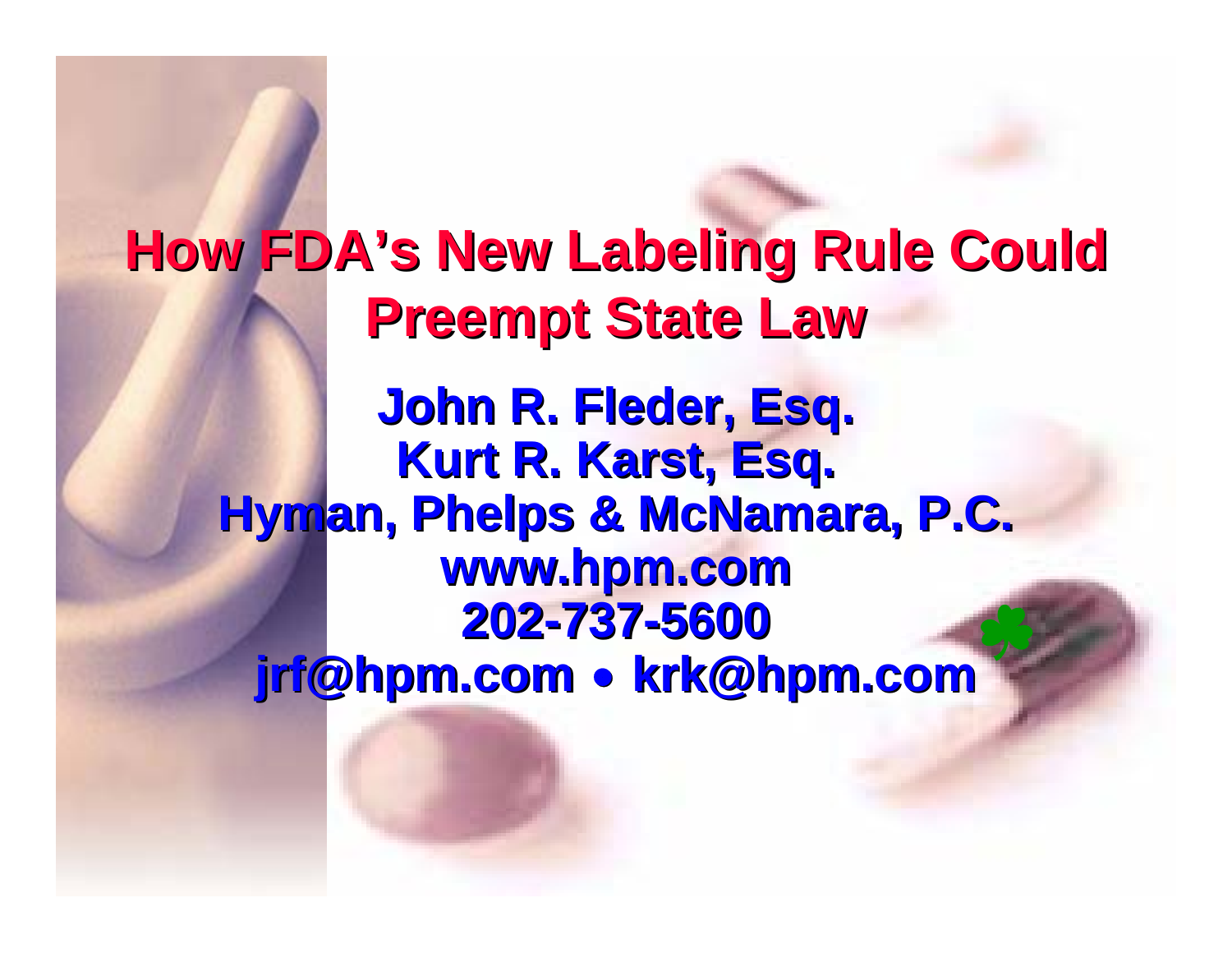**PART I: PART I: FDA's New FDA's New Prescription Drug Labeling Prescription Drug Labeling Rule – An Overview An Overview**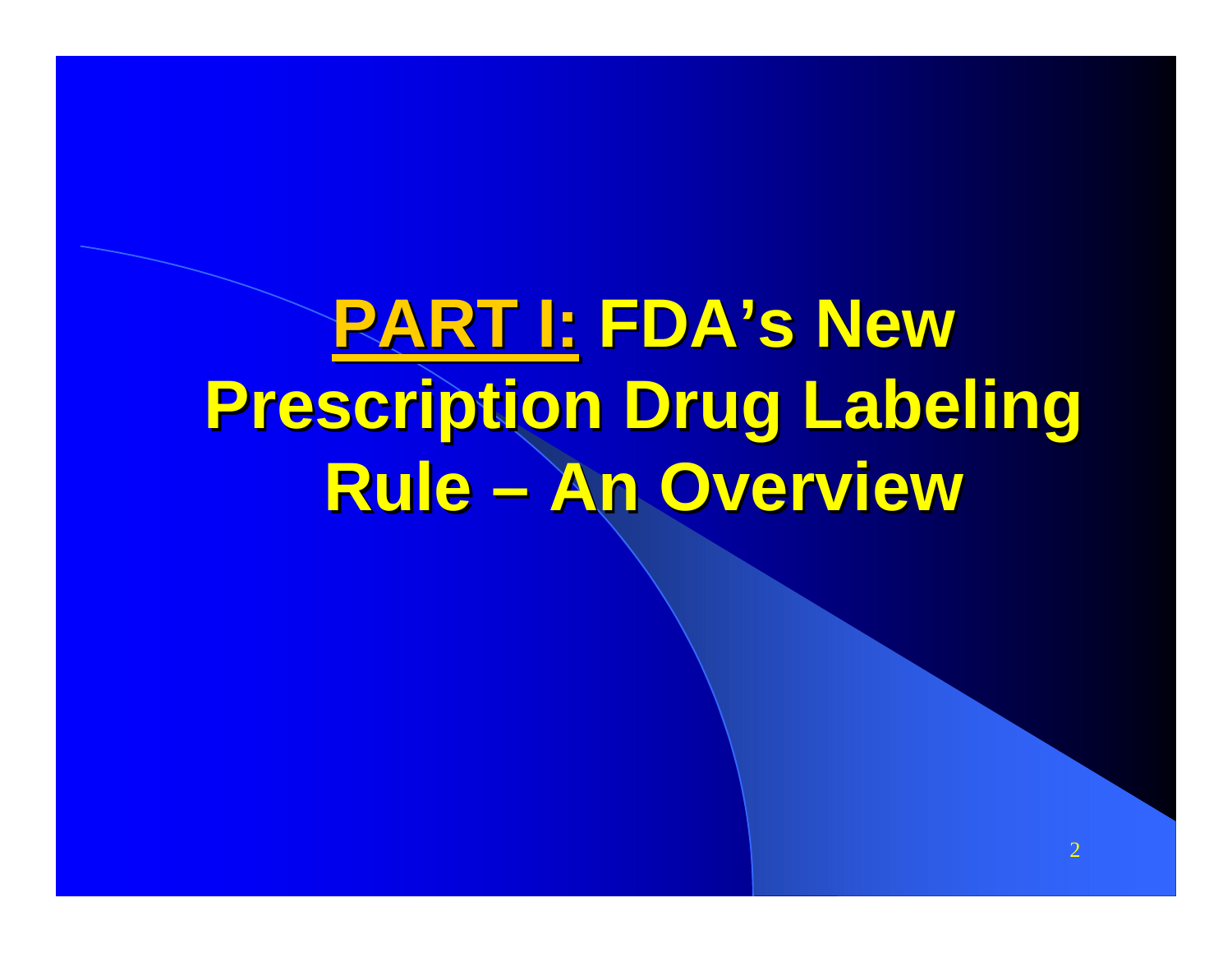- **On Jan. 24, 2006, FDA formally issued its prescription drug labeling regulations (proposed in Dec. 2000), and two draft and two final guidance documents and two draft and two final guidance documents**  further describing the implementation of those **regulations. 71 Fed. Reg. 3922-4000. The regulations become effective on June 30, 2006. become effective on June 30, 2006.**
- **FDA has stated that the regulations and documents are part of the Agency's ongoing initiative to manage product risks and reduce adverse events by providing physicians with a simplified format to communicate risk information to patients. risk information to patients.**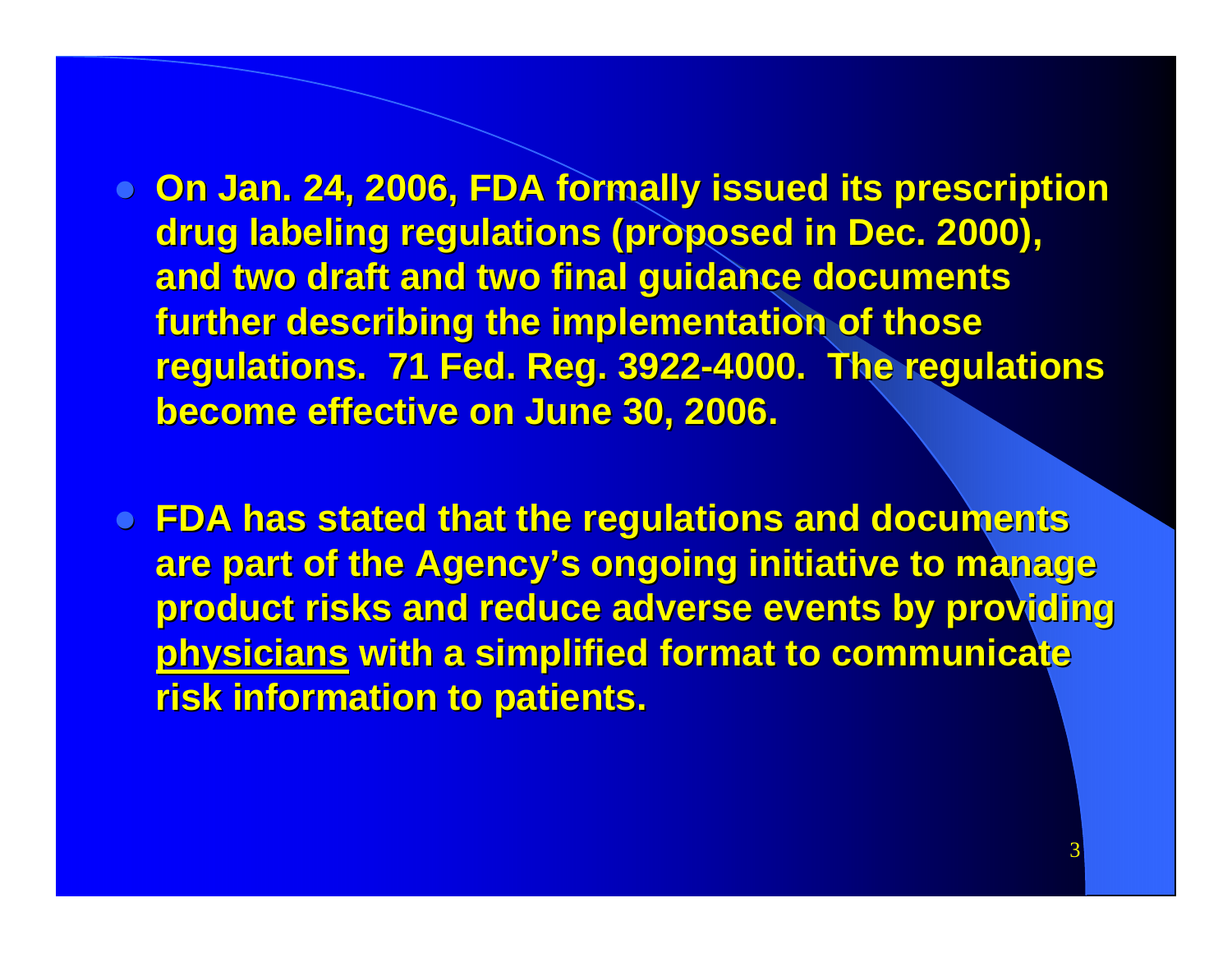# z **Applicability: Applicability:**

– **The regulations apply to "prescribing information" The regulations apply to "prescribing information" (also known as "labeling," "package inserts," (also known as "labeling," "package inserts," "professional labeling," "direction circulars," "professional labeling," "direction circulars," "package circulars," or "detailed product "package circulars," or "detailed product**  information") for prescription drugs approved under **an NDA and biological products approved as drugs under an BLA.** 

– **The new regulations are The new regulations are not intended to provide intended to provide additional information to patients. The regulations do not apply, with minor formatting exceptions, to either FDA either FDA-approved patient labeling (e.g., approved patient labeling (e.g., Medication Guides), or to drug labels.**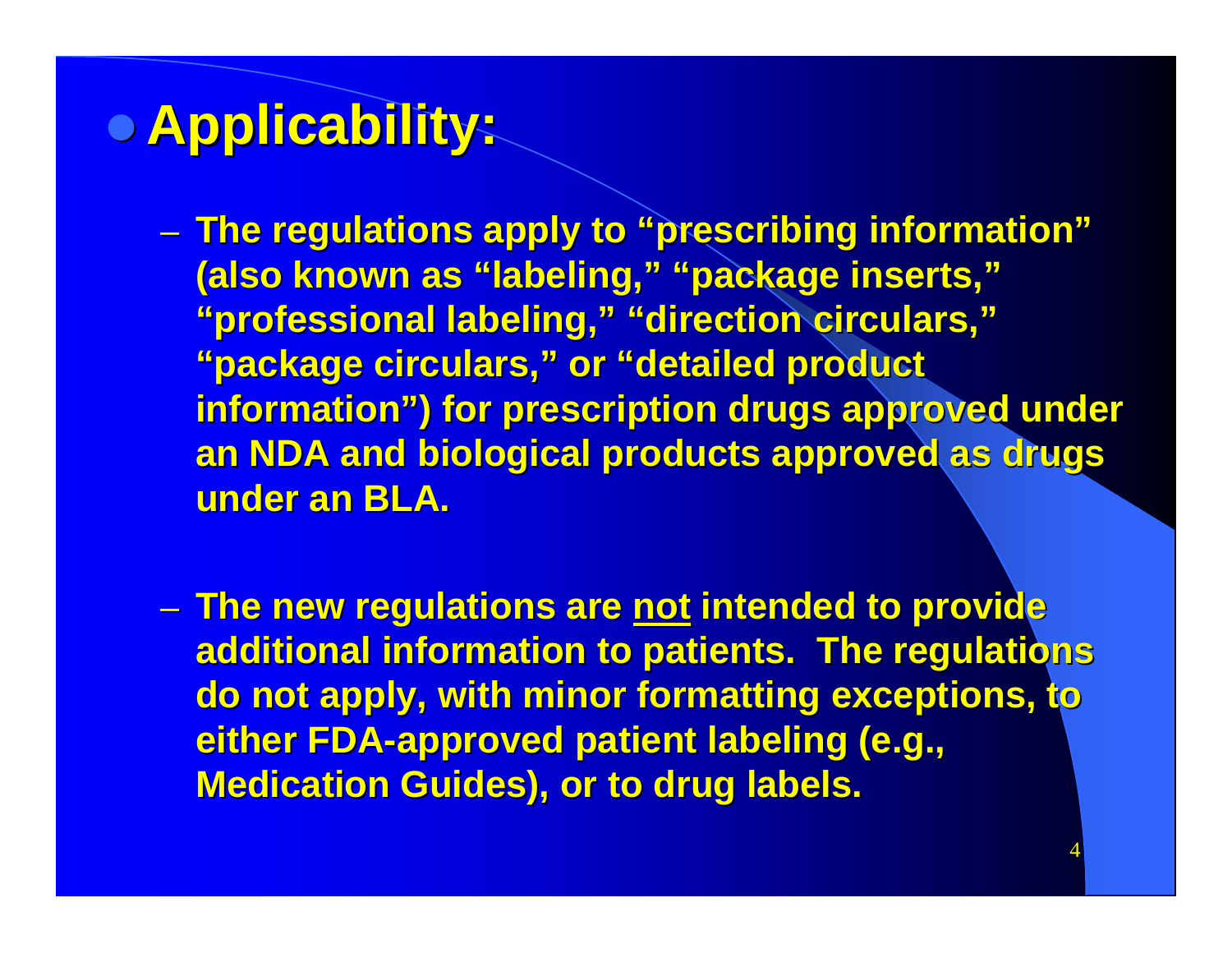– **The new regulations apply to drugs approved since The new regulations apply to drugs approved since June 30, 2001 (referred to by FDA as "new and June 30, 2001 (referred to by FDA as "new and recently approved products"). FDA is not requiring** sponsors to have the new labeling format on the **effective date of the new regulations. Instead, FDA has established a phased has established a phased -in timeframe. Also, in timeframe. Also, FDA's current labeling regulations (with minor FDA's current labeling regulations (with minor clarifications) will remain applicable to drugs clarifications) will remain applicable to drugs approved prior to June 30, 2001 (referred to by FDA approved prior to June 30, 2001 (referred to by FDA as "older products") without reference to the new labeling format and content.**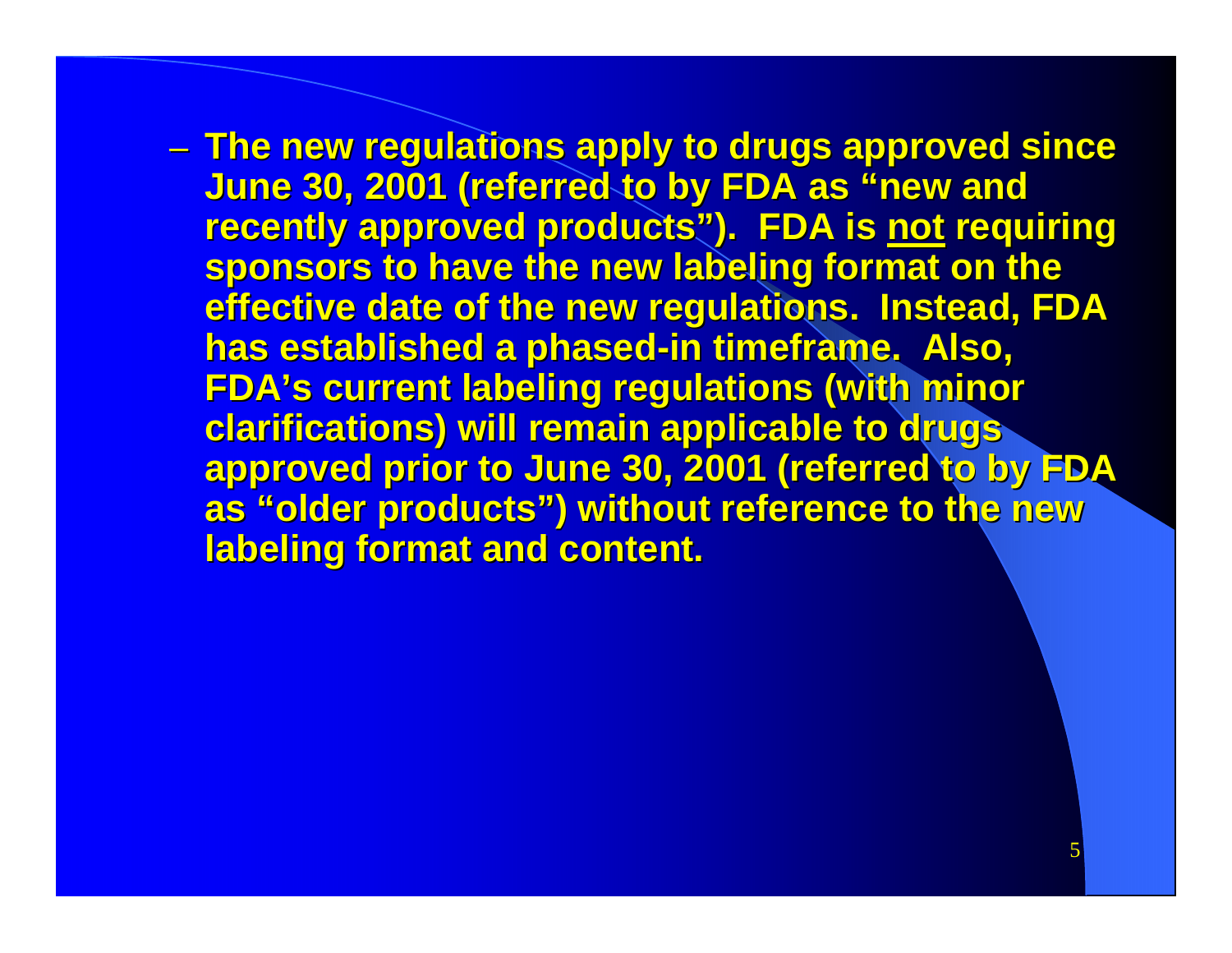### z **Overview: Overview:**

- **The new regulations substantially change the content and format of prescribing information for new and recently approved products, and divide new and recently approved products, and divide drug labeling into three primary sections: drug labeling into three primary sections:**
	- **1. Highlights of Prescribing Information ("Drug Highlights of Prescribing Information ("Drug Highlights");**
	- **2. Full Prescribing Information: Contents ("FPI Full Prescribing Information: Contents ("FPI**  Contents"); and
	- **3. Full Prescribing Information ("FPI"). Full Prescribing Information ("FPI").**
- 6 –For any currently-marketed drug covered by the<br>new regulations, FDA requires that the sponsor will<br>submit for FDA prior approval a supplement to the<br>earlier marketing application, which will set forth **the information required by the new regulations. the information required by the new regulations.**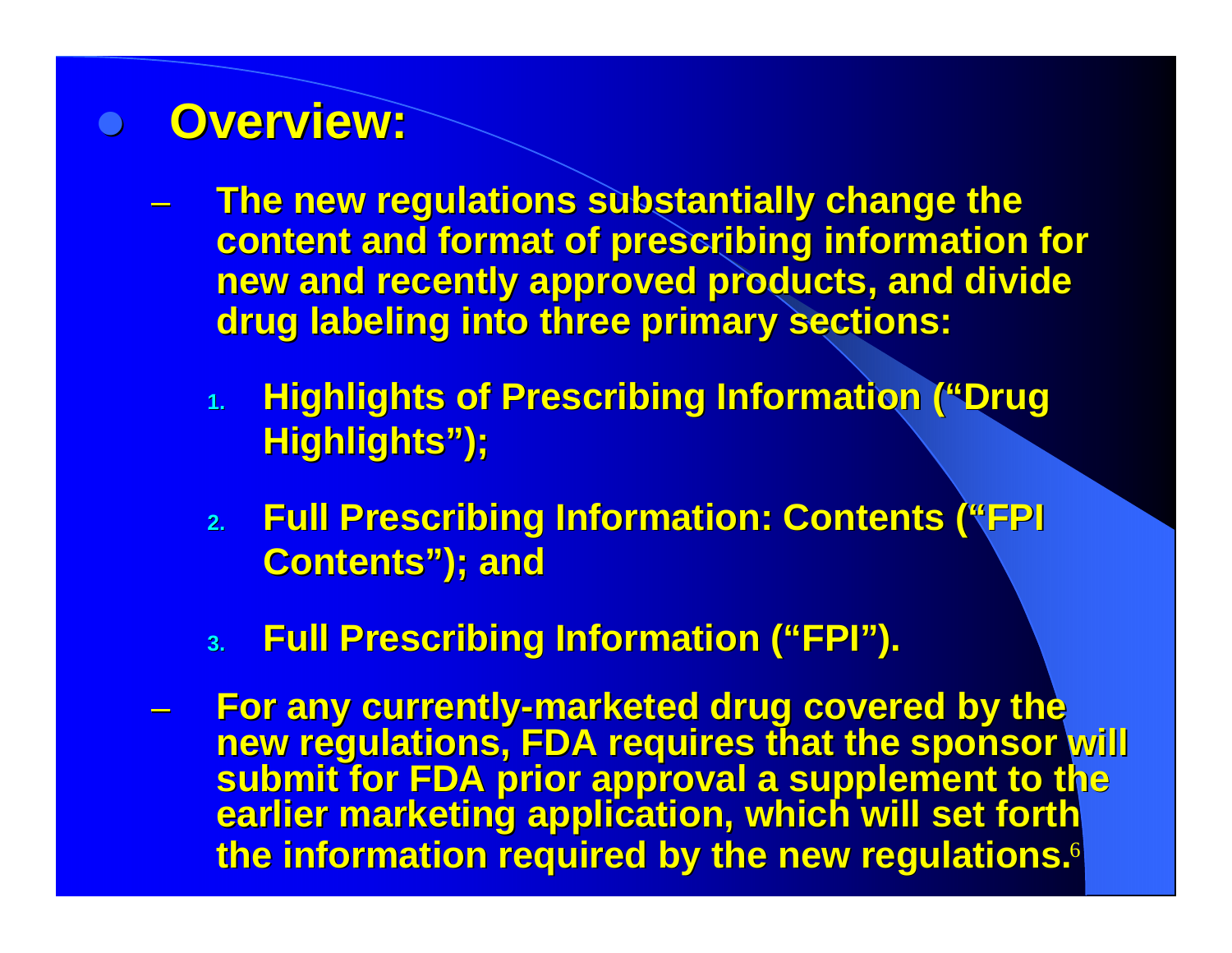# **• Drug Highlights:**

- **According to FDA, the Drug Highlights labeling section serves to "increase the likelihood that practitioners will . . . retain critical information** about a drug" by providing a summary of the most **important information for prescribing decisions.**
- –**I**t will be limited to a half page with summarized **information presented in language that is succinct and imparts a complete piece of information. and imparts a complete piece of information.**
- 7–– Once FDA approves new labeling with a Drug **Highlights section, the Agency will require another prior approval supplement for any subsequent changes to the Drug Highlights section (except for minor changes).**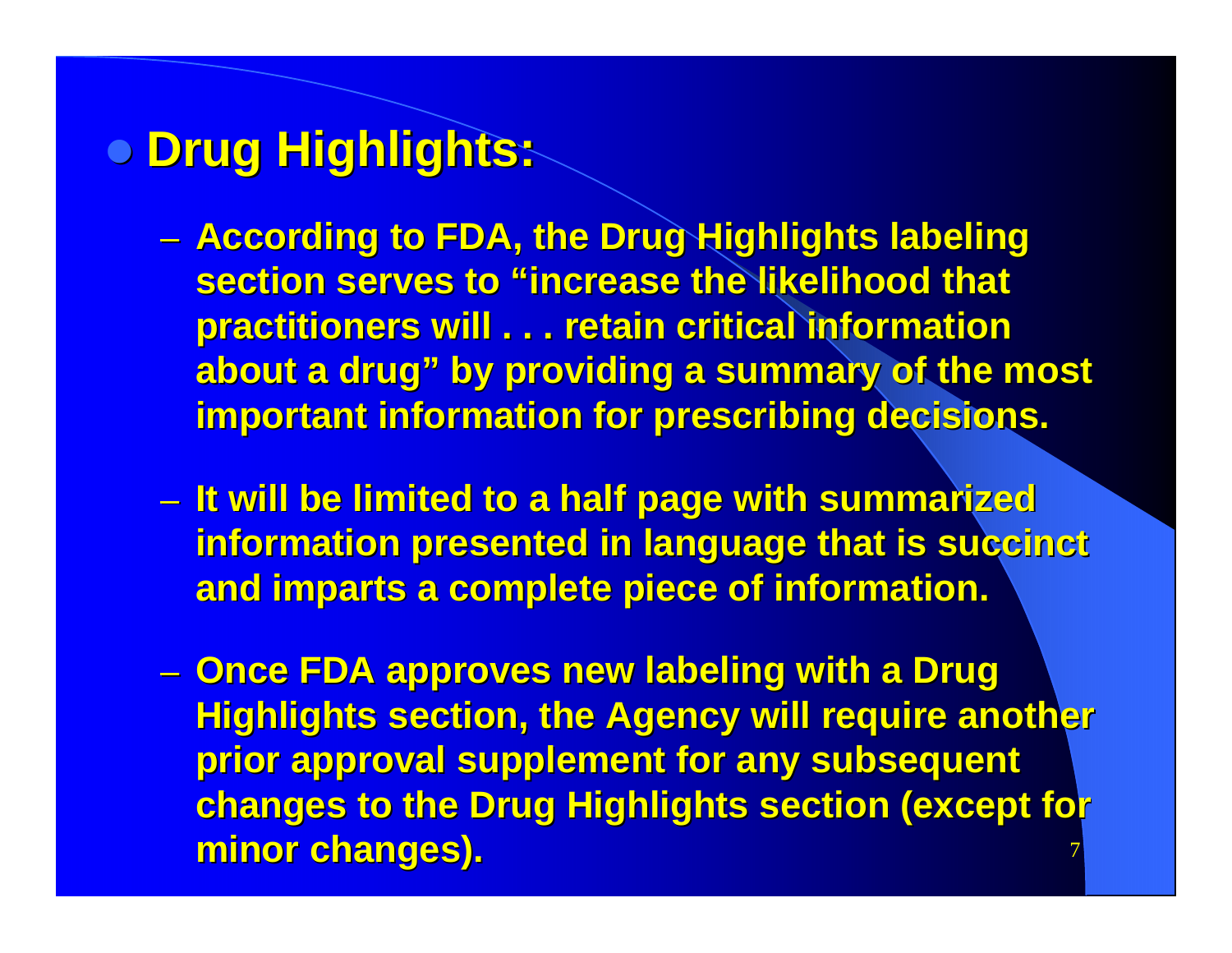## z **FPI Contents: FPI Contents:**

- $-$  It serves as a table of contents to the information **in the FPI. in the FPI.**
- – **"[Whereas Drug] Highlights presents a succinct "[Whereas Drug] Highlights presents a succinct summary of the information in the FPI that is most crucial for safe and effective use, with cross crucial for safe and effective use, with crossreferences to direct prescribers to more details in the FPI. . . [FPI] Contents serves as a navigational tool that references all the sections and subsections in the FPI. . . ." 71 Fed. Reg. at 3941. subsections in the FPI. . . ." 71 Fed. Reg. at 3941.**
- –**– Must contain 17 numbered sections and, where applicable, subheadings. applicable, subheadings.**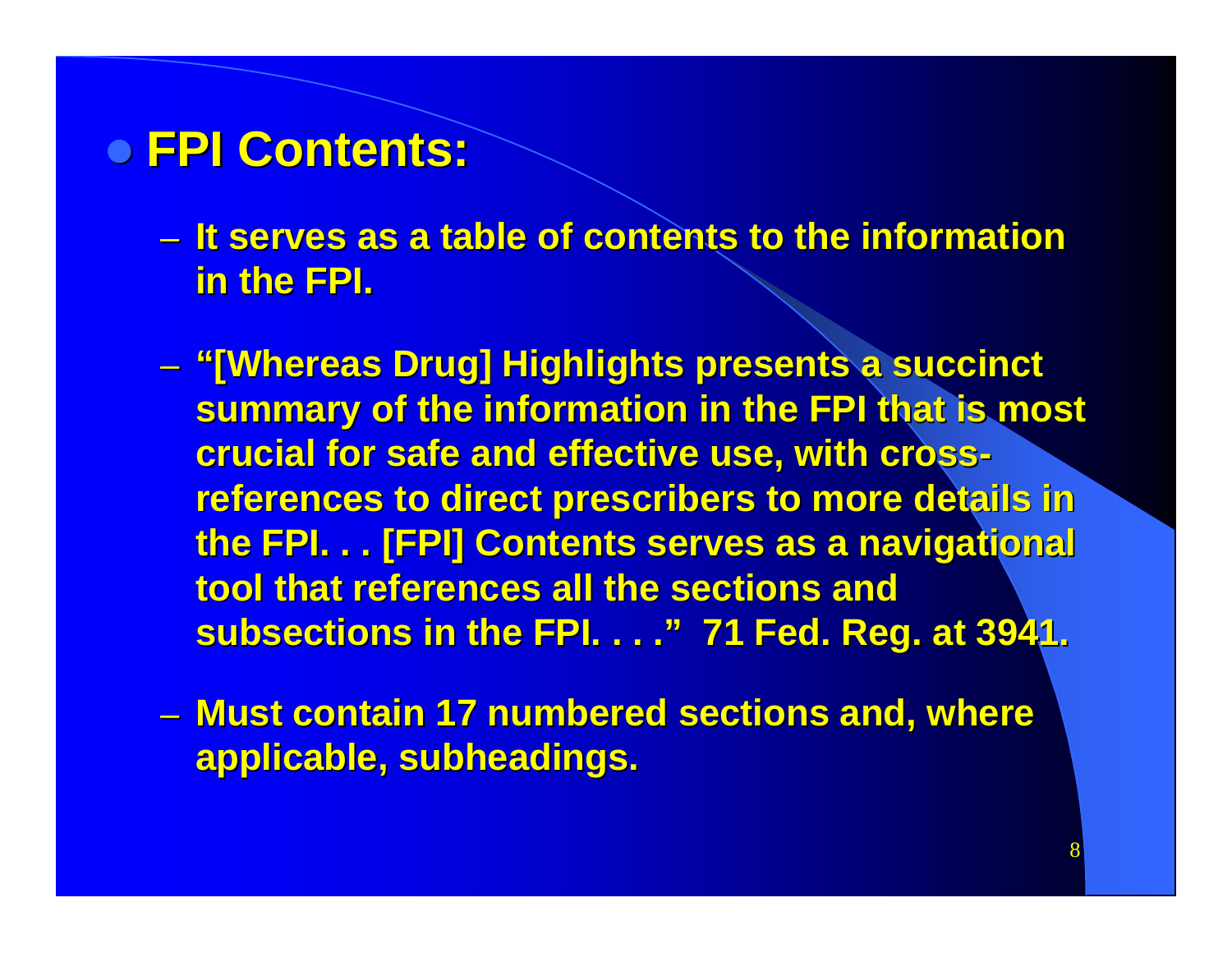## z **FPI:**

– **Much of the information included in the new FPI Much of the information included in the new FPI section is currently found in existing labeling, but** will need to be reordered in order to make more **prominent the information considered to be most** important to, and most often referenced by, **practitioners. practitioners.** 

9 **FDA anticipates that "in many cases, amending FDA anticipates that "in many cases, amending labeling to meet new § 201.57(c) will involve rearranging large segments . . . of information in existing labeling without substantially changing** the content. In some cases, however, it will be **necessary to parse information from several parts** of the existing labeling into a new section." 71 **Fed. Reg. at 3943. Fed. Reg. at 3943.**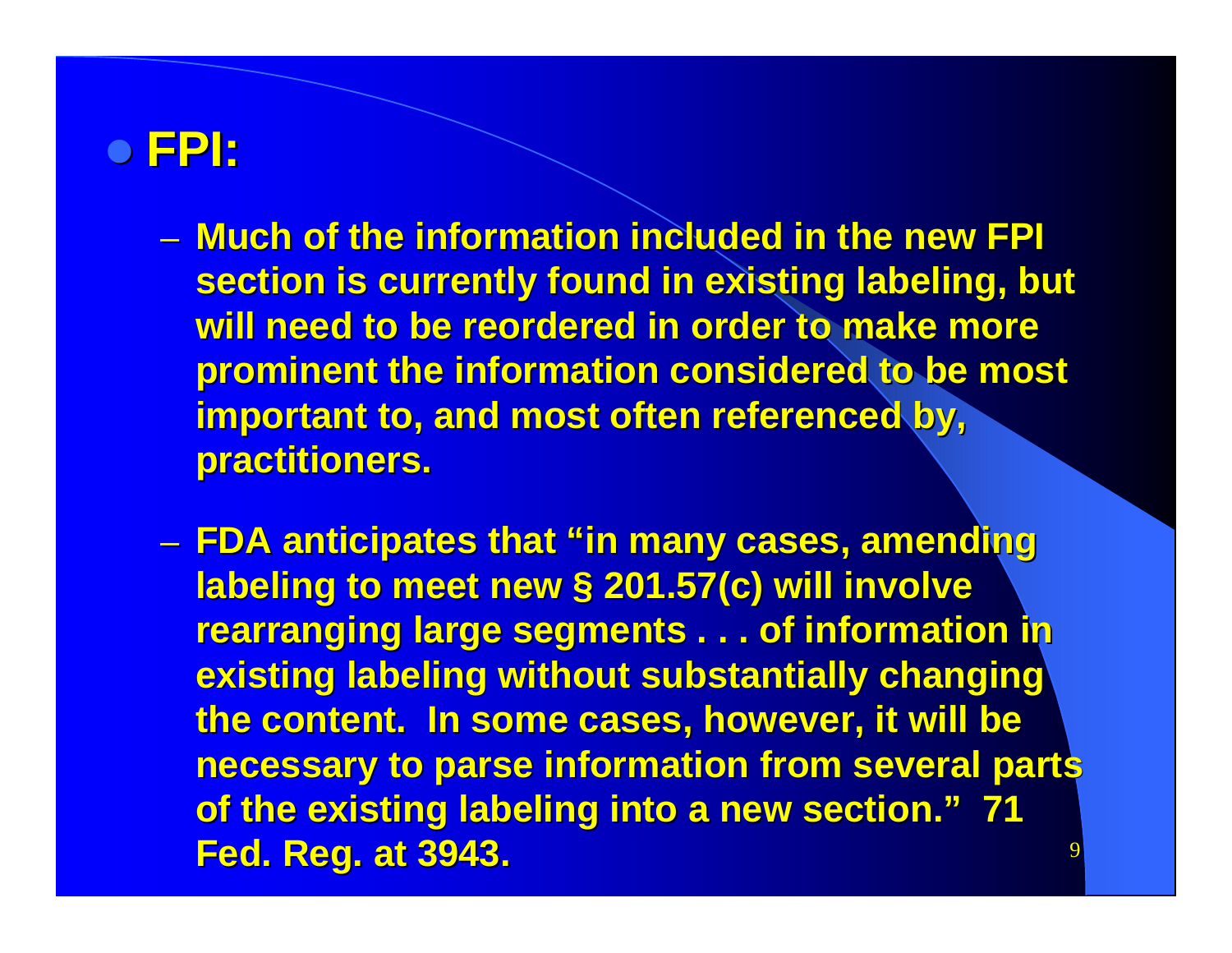# **• Changes Applicable to "Older Products" (drugs approved prior to June 30, 2001) (drugs approved prior to June 30, 2001)**

- **FDA's current prescription drug labeling FDA's current prescription drug labeling regulations concerning the content and format of prescribing information are at 21 C.F.R. § 201.57. Under FDA's new regulations, § 201.57 will just cover new and recently-approved products as of June 30, 2006. At that time, the former § 201.57 regulations will be redesignated as § 201.80, and will apply to older products that are not subject to the new labeling requirements. [The labeling \ requirements for newer drugs will be set forth in "new" § 201.57]. "new" § 201.57].**
- 10 –**New § 201.80 is almost identical to current § 201.57, with minor exceptions ( § 201.57, with minor exceptions (e.g., font size). , font size).**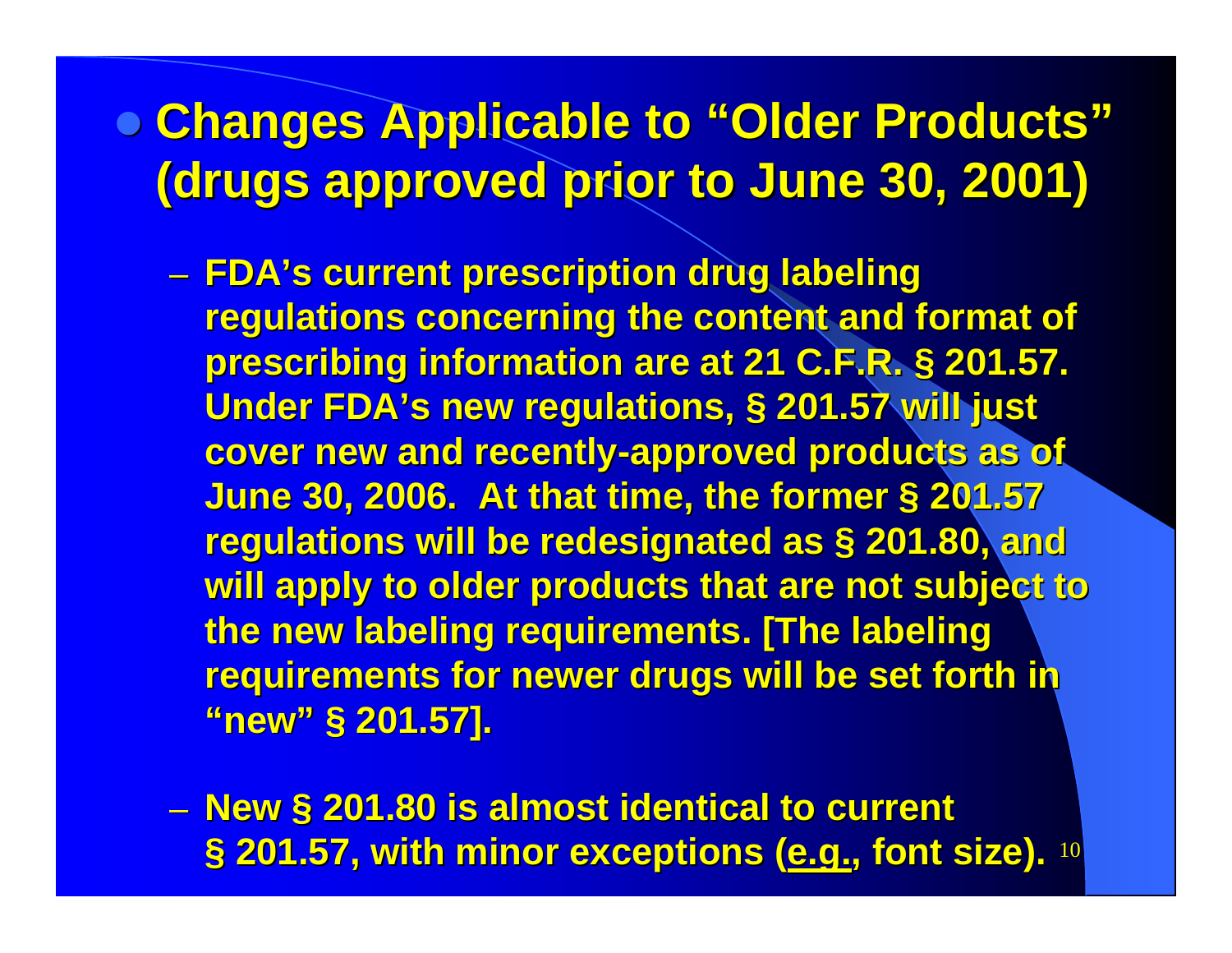## $\bullet$  **Implementation Timeline**

| Applications (NDAs, BLAs, and Efficacy Supplements)     | Time by Which Conforming             |
|---------------------------------------------------------|--------------------------------------|
| <b>Required to Conform to New Labeling Requirements</b> | <b>Labeling Must Be Submitted to</b> |
|                                                         | <b>FDA</b> for Approval              |
| Applications submitted on or after June 30, 2006        | Time of Submission                   |
| Applications Pending on June 30, 2006; Applications     | June 30, 2009                        |
| Approved 0 to 1 year before June 30, 2006               |                                      |
| Applications approved 1 to 2 years before June 30, 2006 | June 30, 2010                        |
| Applications approved 2 to 3 years before June 30, 2006 | June 30, 2011                        |
| Applications approved 3 to 4 years before June 30, 2006 | June 30, 2012                        |
| Applications approved 4 to 5 years before June 30, 2006 | June 30, 2013                        |
| Applications approved more than 5 years before June 30, | Voluntary at Any Time                |
| 2006                                                    |                                      |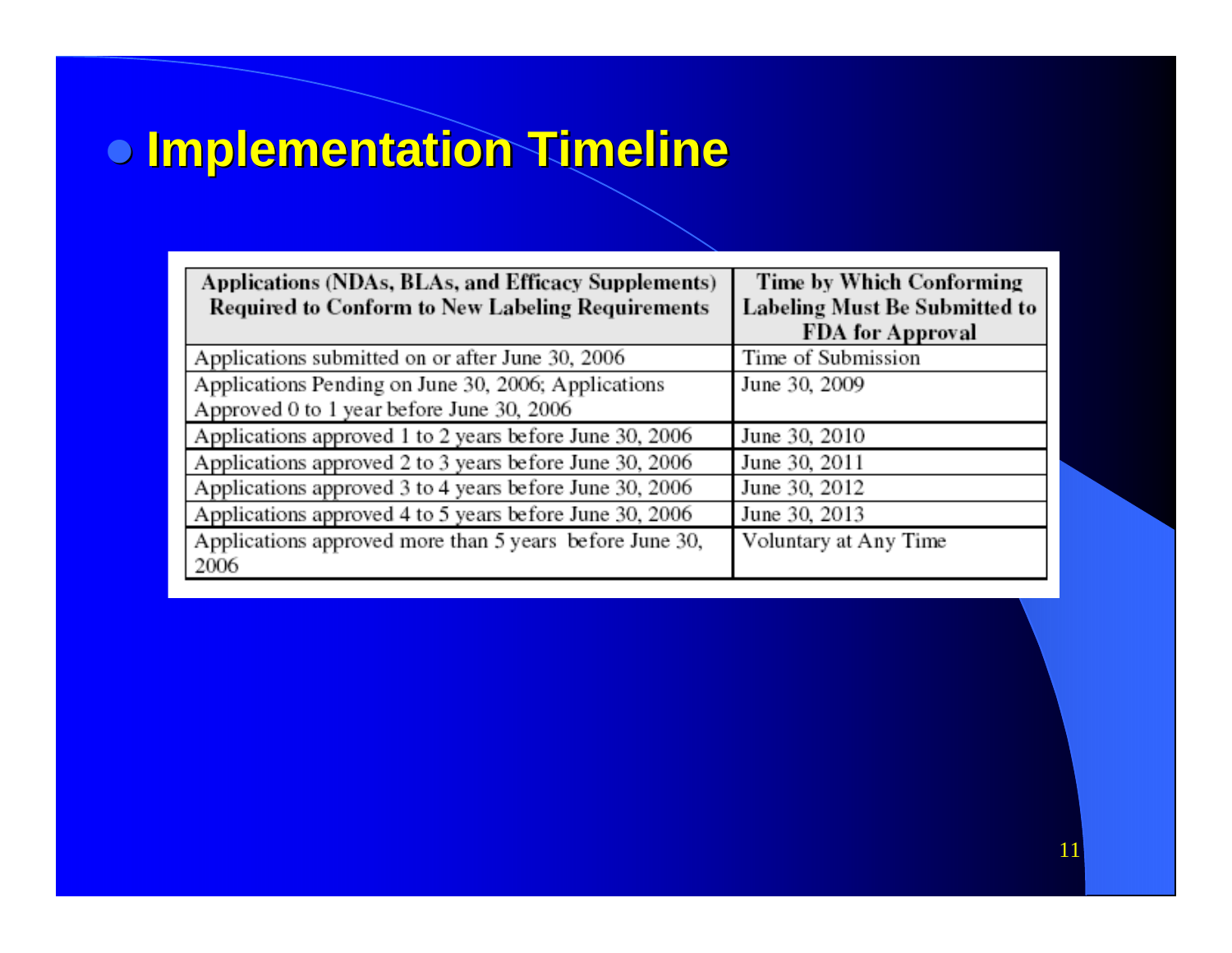# **• Abbreviated NDA Considerations**

- – **The FDC Act and FDA's generic drug regulations The FDC Act and FDA's generic drug regulations require that the labeling of a drug submitted for approval under an ANDA must be the same as the labeling of the Reference Listed Drug ("RLD"), except for certain differences (e.g., labeling protected by patents and/or exclusivity).** 
	- z **"For ANDA products ( "For ANDA products (generic products), eneric products), the implementation plementation**   $\bf{schedule}$  for the affected reference listed drug applies." **71 Fed. Reg. at 3977. 71 Fed. Reg. at 3977.**
- 12–**FDA clarified that "the requirement to revise the labeling of a [RLD] in the new format does not have any impact on the duration of exclusivity for the** drug and, therefore, does not prevent a **manufacturer of a generic product from using the revised labeling of the [RLD]." Id. at 3961 (emphasis added). added).**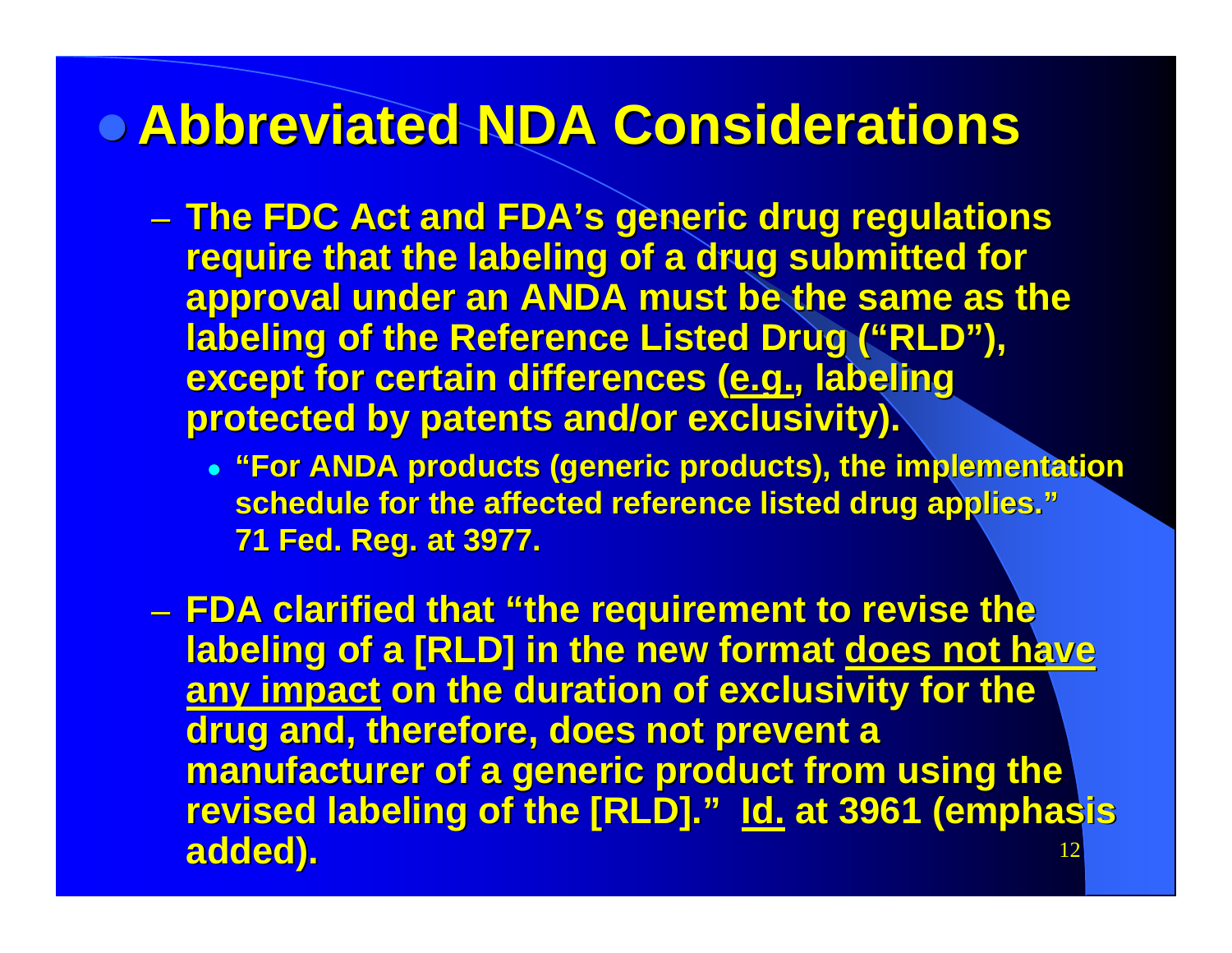# **PART II: PART II: State Law Preemption State Law Preemption**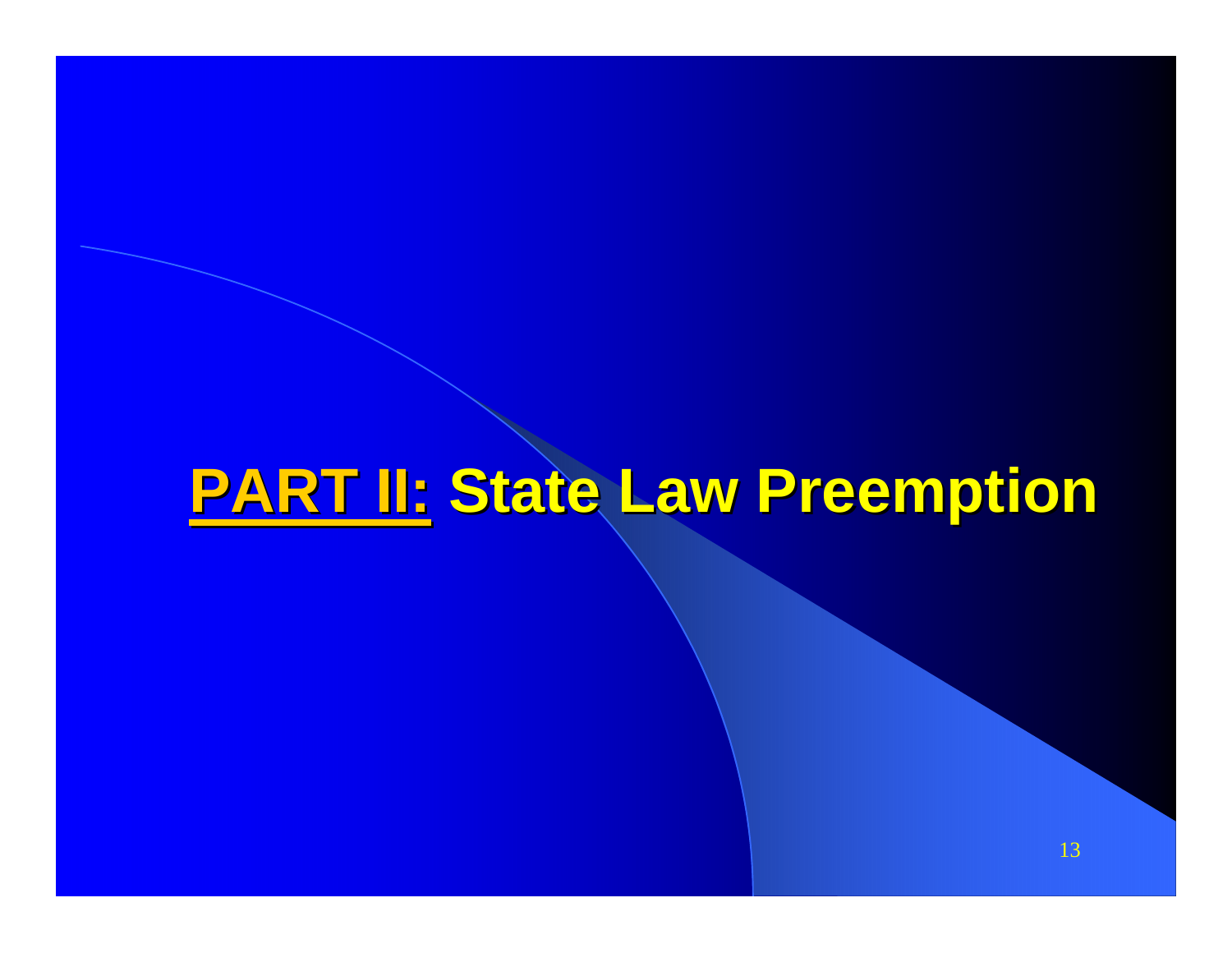**• The "Supremacy Clause" (U.S. Constitution, Article VI, cl. 2)** 

- – **"This Constitution, and the Laws of the United "This Constitution, and the Laws of the United States which shall be made in Pursuance thereof thereof . . . shall be the supreme Law of the . . . shall be the supreme Law of the Land . . . any Thing in the Constitution or Laws of any State to the Contrary notwithstanding." notwithstanding."**
- **Federal laws (and even regulations of a Federal laws (and even regulations of a federal agency) can trump conflicting state federal agency) can trump conflicting state laws and regulations, and thereby foreclose lawsuits that seek to enforce those state laws and regulations. and regulations.**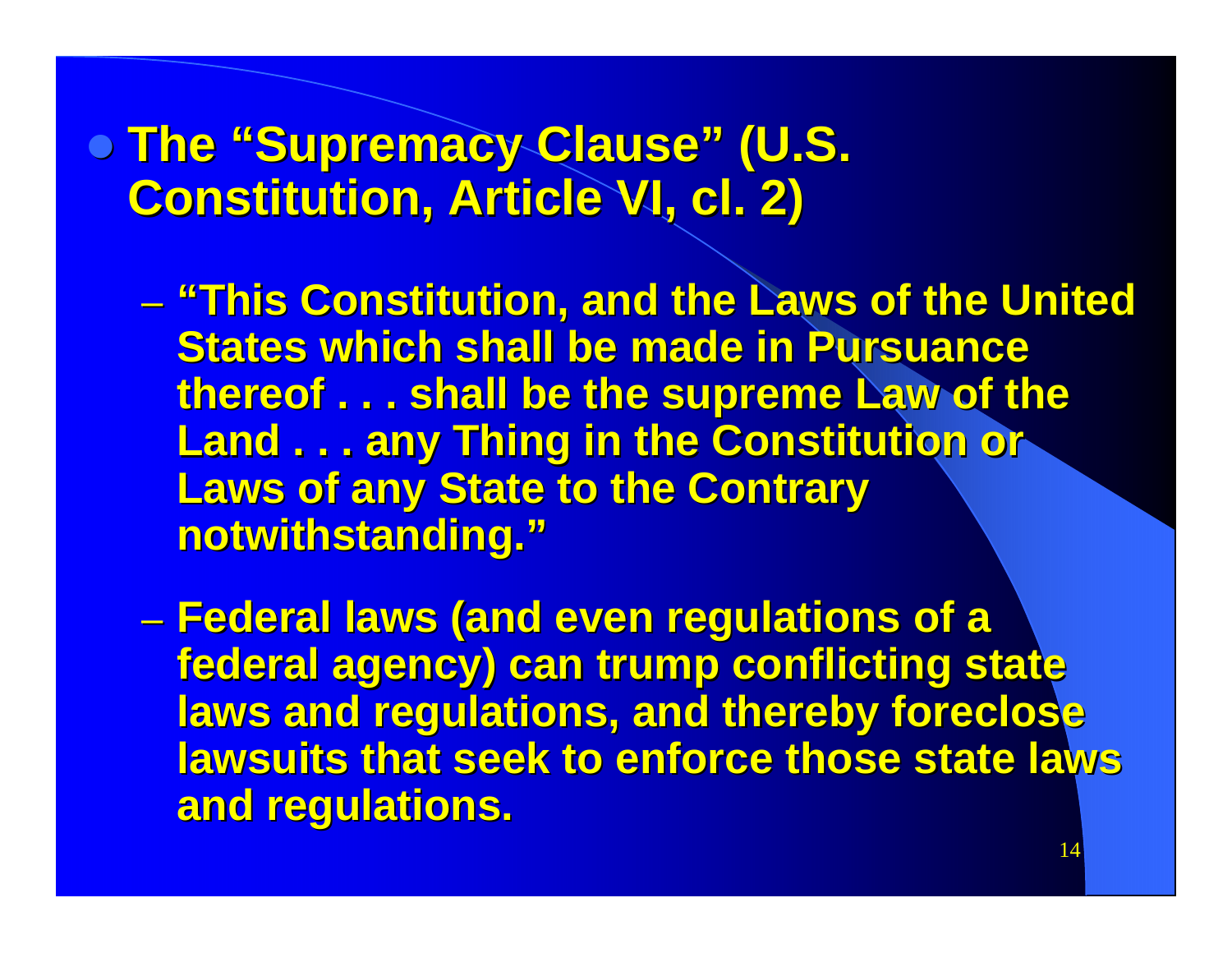## z **General Preemption Principles General Preemption Principles**

- – **The courts have ruled that a federal law or regulation The courts have ruled that a federal law or regulation may preempt a state law in three different ways: may preempt a state law in three different ways:**
	- z **Express preemption Express preemption**
		- **Congress enacts a law that expressly preempts state laws. Congress enacts a law that expressly preempts state laws.**
	- z **Implied preemption Implied preemption**
		- **In the absence of express preemptive language, Congress' In the absence of express preemptive language, Congress' intent to preempt state law is inferred from the statutory language enacted by Congress.**
	- z **Conflict preemption Conflict preemption**
		- **Even when Congress has not displaced state law or regulation, Even when Congress has not displaced state law or regulation,**  the courts will nullify a state law when the court finds it **actually conflicts with federal law, such as when compliance** with both federal and state laws and regulations are a physical **impossibility, or state law stands as an obstacle "to the accomplishment and execution of the full purposes and objectives of Congress."**
	- z **See Hillsborough C Hillsborough County, Florida v. Automated Medical Labs, Inc. ounty, Florida v. Automated Medical Labs, Inc., 471 U.S. 707, 713 471 U.S. 707, 713-14 (1985). 14 (1985).**
	- 15z **State laws can be preempted by federal regulations as well as by State laws can be preempted by federal regulations as well as by federal statutes. federal statutes. Id.**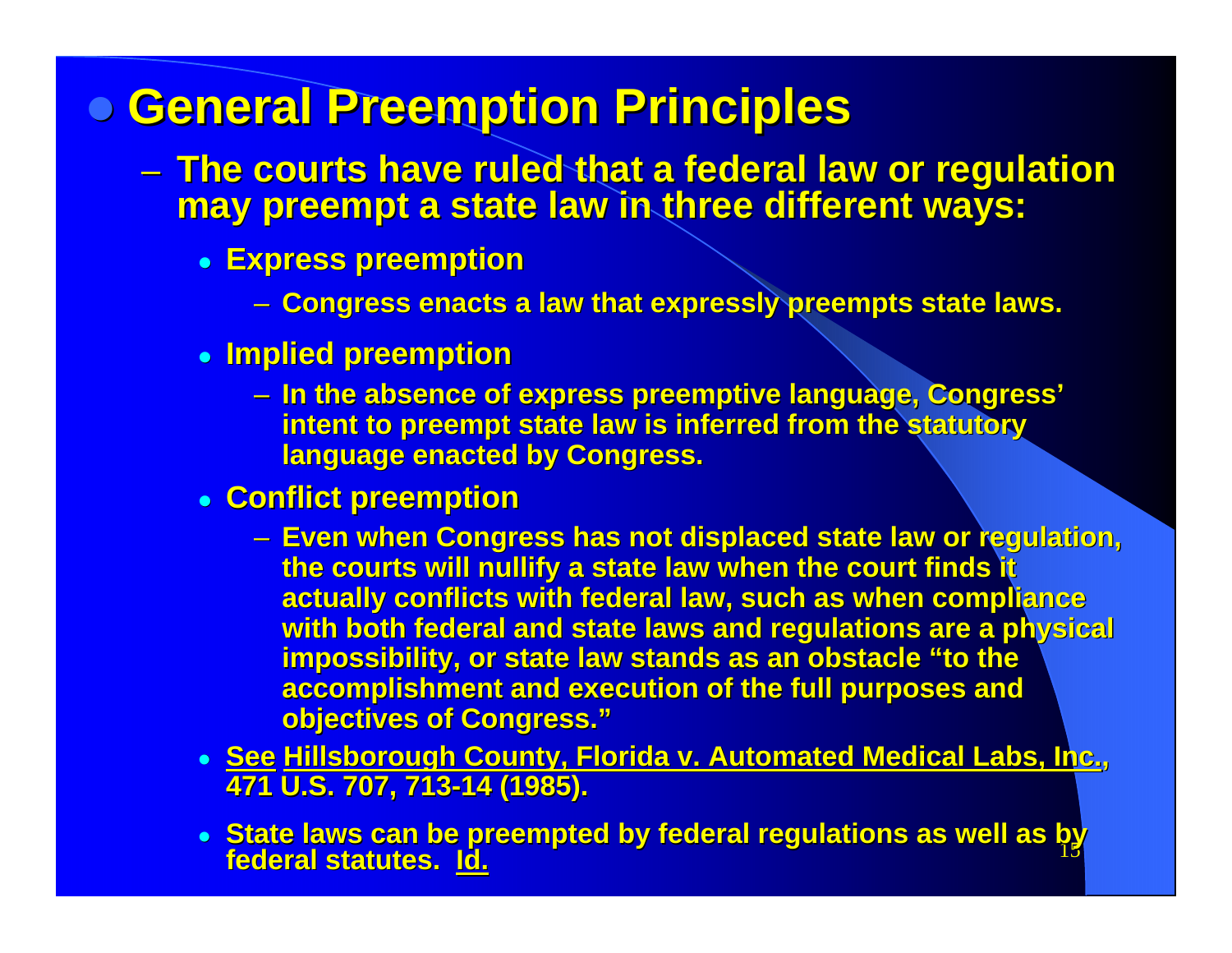## **• FDA's Recent Position Statements Regarding Prescription Drug Labeling Regarding Prescription Drug Labeling**

- **"[U]nder existing preemption principles, FDA existing preemption principles, FDA approval of labeling under the [FDC Act], whether it be in the old or new format, preempts it be in the old or new format, preempts conflicting or contrary State law." 71 Fed. Reg. at 3934.**
- **FDA asserts that its recent statements "represent, the government's long standing views on preemption," and is a position that the government has taken in a number of amicus government has taken in a number of amicus briefs submitted on FDA's behalf.**
- **"FDA has determined that the exercise of State authority conflicts with the exercise of Federal authority conflicts with the exercise of Federal authority under the [FDC Act]." authority under the [FDC Act]." Id. at 3967. at 3967.**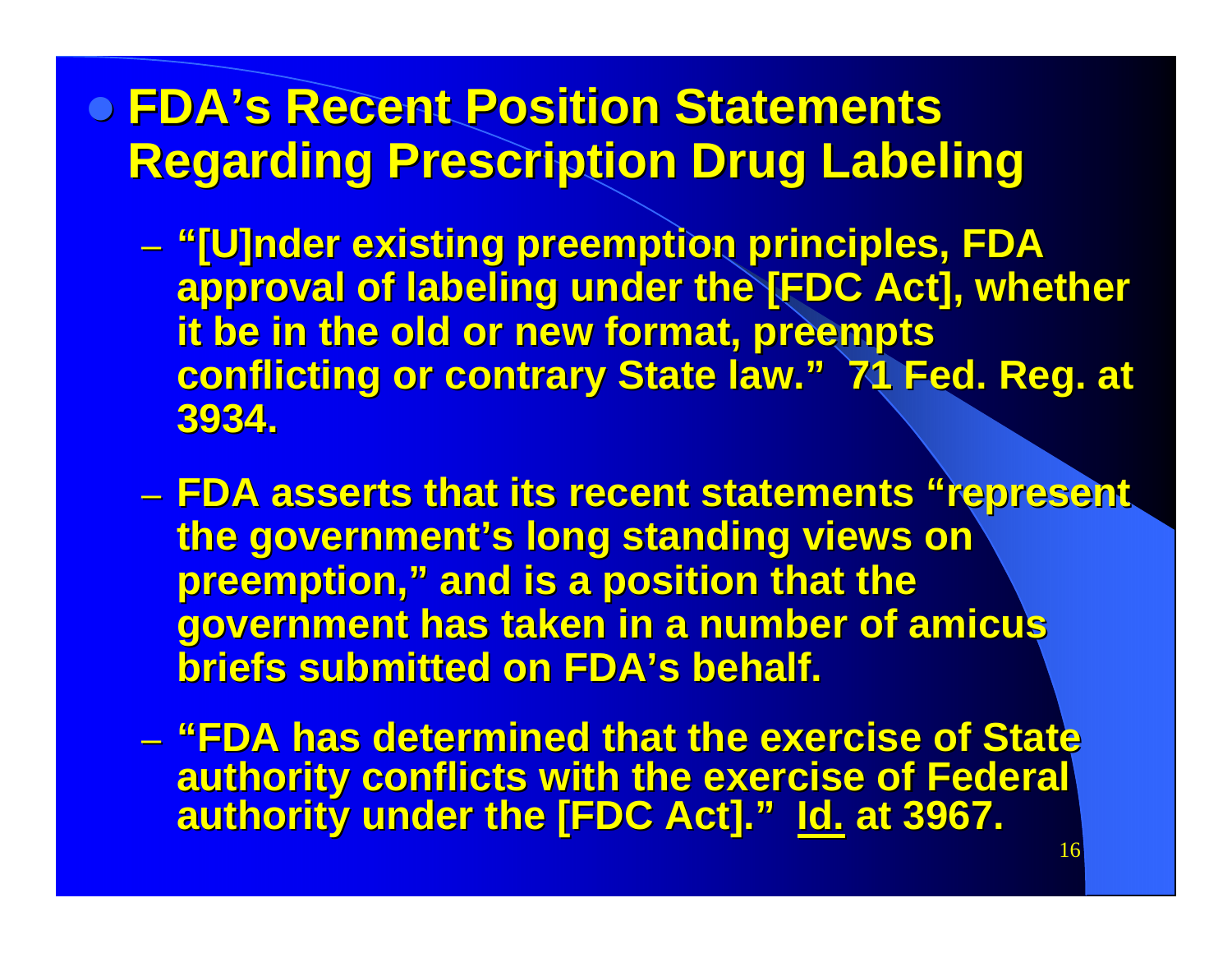## **• Specific concerns with state laws that FDA believes compels its preemption position believes compels its preemption position**

- **A "State A "State-law attempts to impose additional warnings can law attempts to impose additional warnings can lead to labeling that does not accurately portray a product's risks, thereby potentially discouraging safe and effective use of approved products or encouraging inappropriate use and undermining the objectives of the [FDC Act]." 71 Fed. Reg. at 3935. [FDC Act]." 71 Fed. Reg. at 3935.**
- **"State law actions also threaten FDA's statutorily\ prescribed role as the expert Federal agency responsible** for evaluating and regulating drugs." **Id.**
- 17**considered and found scientifically unsubstantiated." considered and found scientifically unsubstantiated." Id.**– **"State laws conflict with and stand as an obstacle to "State laws conflict with and stand as an obstacle to achievement of the full objectives and purposes of Federal law when they purport to compel a firm to include in labeling or advertising a statement that FDA has**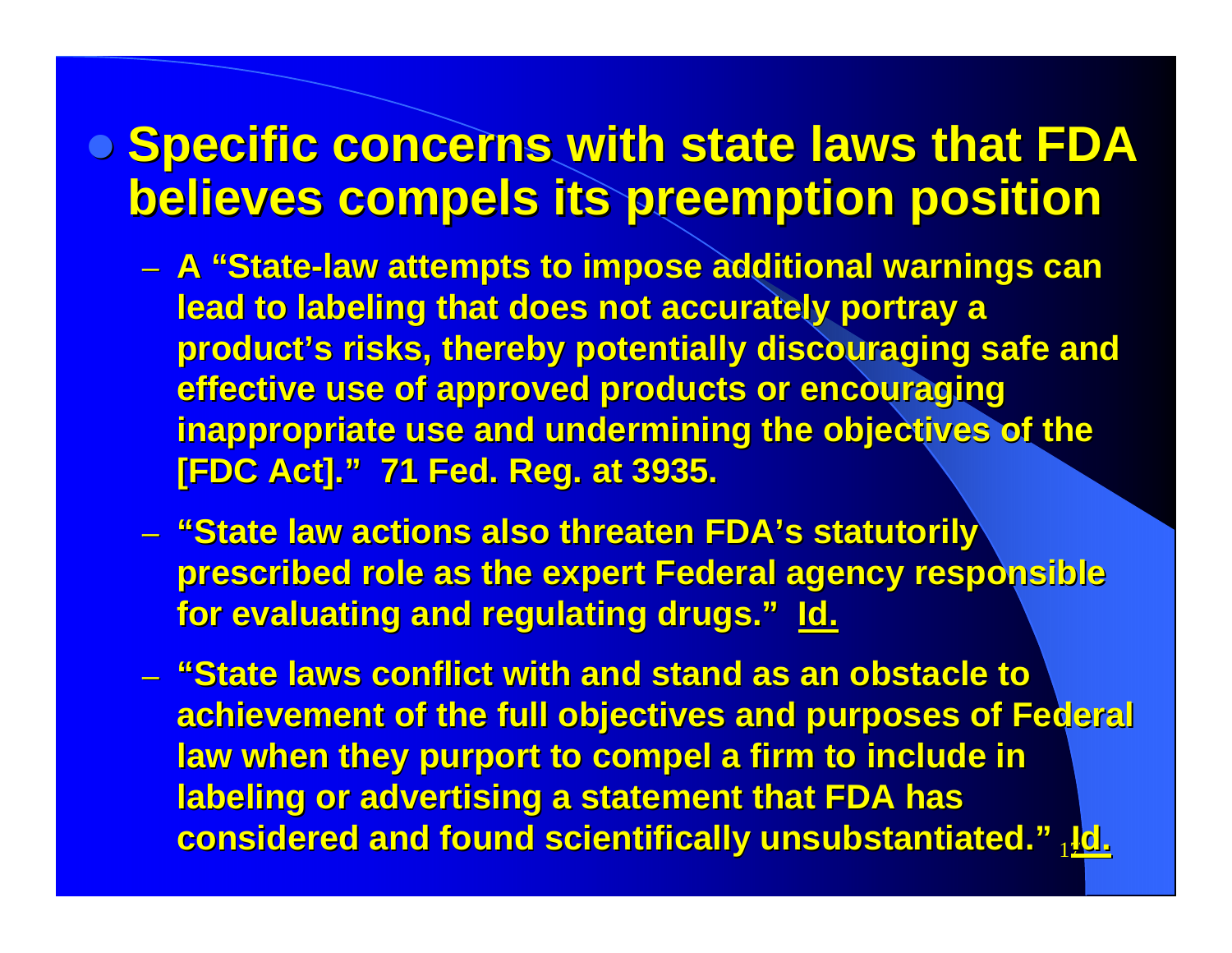**FDA interprets the FDC Act to establish both a floor and a floor ceiling such that FDA believes that additional disclosures of risk information would expose a manufacturer to liability if the additional statement is unsubstantiated or otherwise false and misleading. FDA says that given the comprehensiveness of FDA regulation of drug safety, effectiveness, and labeling, any additional requirements to be imposed by a court would not necessarily better protect patients.**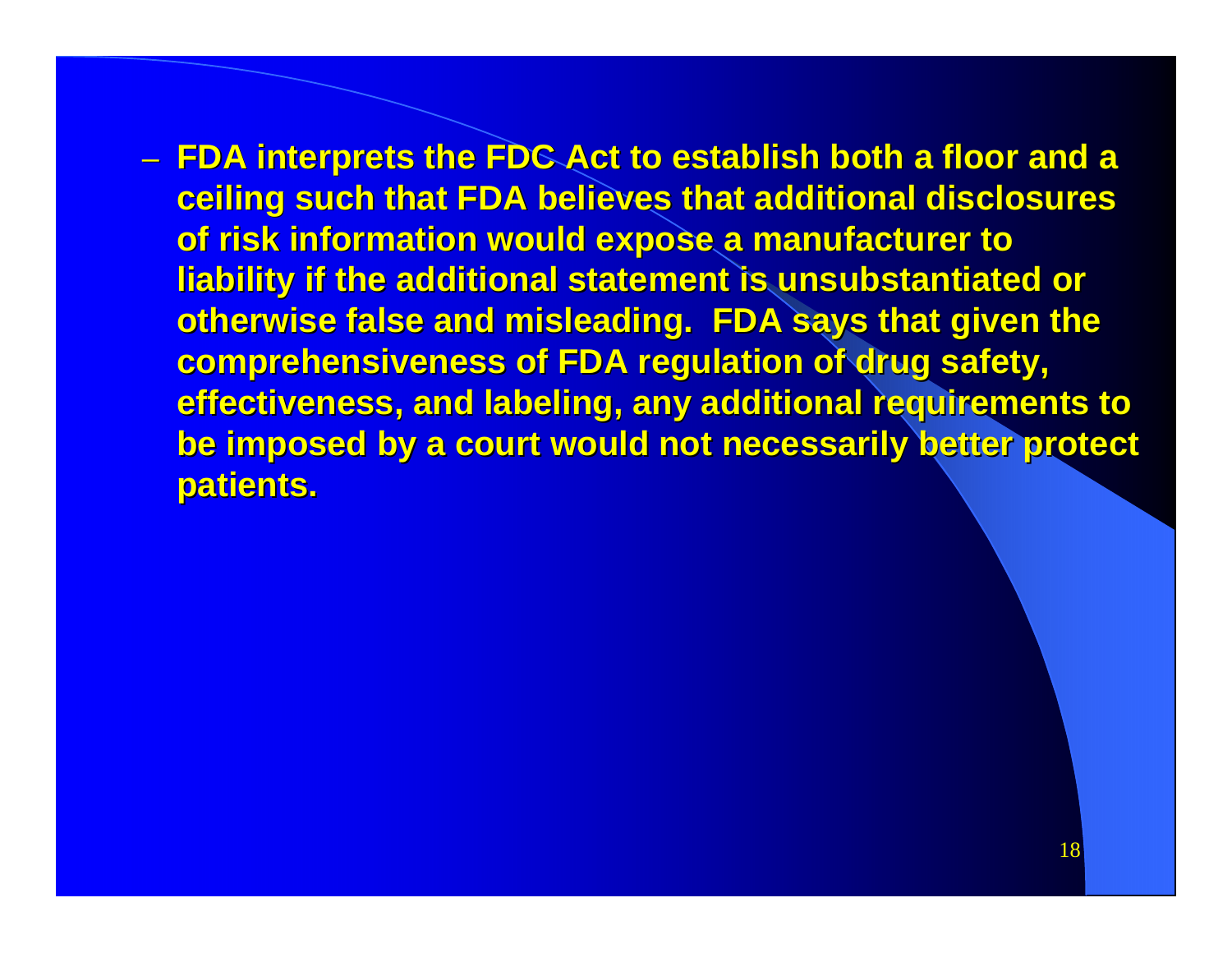#### $\bullet$ **Six state law claims FDA believes are preempted by the new regulations (71 Fed. Reg. at 3936): Fed. Reg. at 3936):**

- **1.Claims that a drug sponsor breached an obligation to warn by failing to put in Highlights or otherwise emphasize any** information the substance of which appears anywhere in the labeling;
- **2.[C]laims that a drug sponsor breached an obligation to warn by failing to include in an advertisement any information the substance of which appears anywhere in the labeling, in those cases where a cases where a drug's sponsor has used Highlights drug's sponsor has used Highlights consistently with FDA draft guidance regarding the "brief consistently with FDA draft guidance regarding the "brief summary" in direct-to-consumer advertising . . . .;**
- **3. [C]laims that a sponsor breached an obligation to warn by failing to include contraindications or warnings that are not supported by evidence that meets the standards set forth in this rule . . . .;**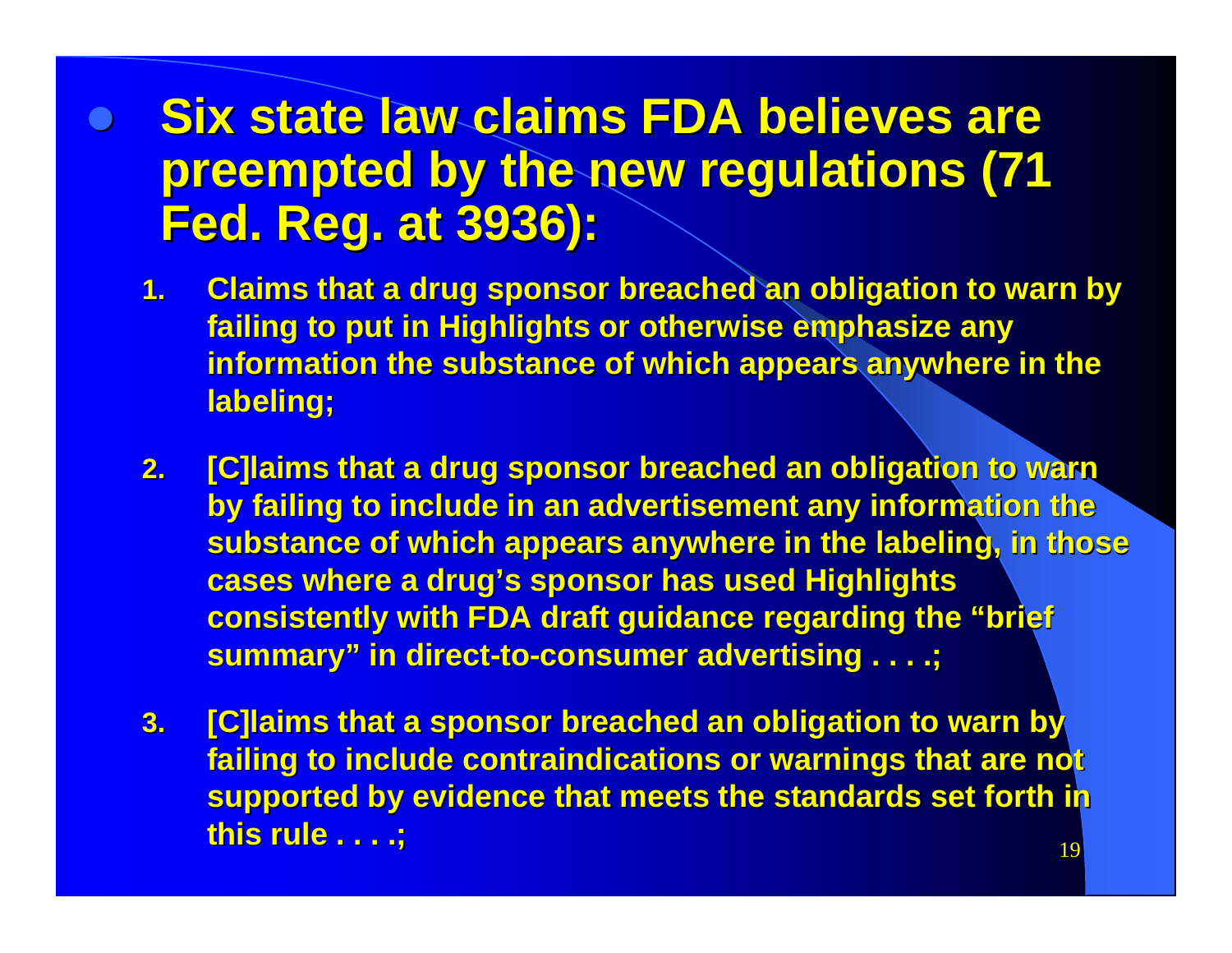- **4.[C]laims that a drug sponsor breached an obligation to warn by failing to include a statement in labeling or in advertising, the substance of which had been proposed to FDA for inclusion in labeling, if that statement was not required by FDA at the time plaintiff claims the sponsor had an obligation to warn (unless FDA has made a finding that the sponsor withheld m withheld material information re information relating to the proposed warning lating to the proposed warning before plaintiff claims the sponsor had the obligation to warn);**
- **5. IC]laims that a drug sponsor breached an obligation to warn by failing to include in labeling or in advertising a statement the substance of which FDA has prohibited in labeling or advertising; and**
- **6. IC]laims that a drug's sponsor breached an obligation to plaintiff by making statements that FDA approved for inclusion in the drug's label (unless FDA has made a finding that the sponsor withheld material information relating to the statement). statement).**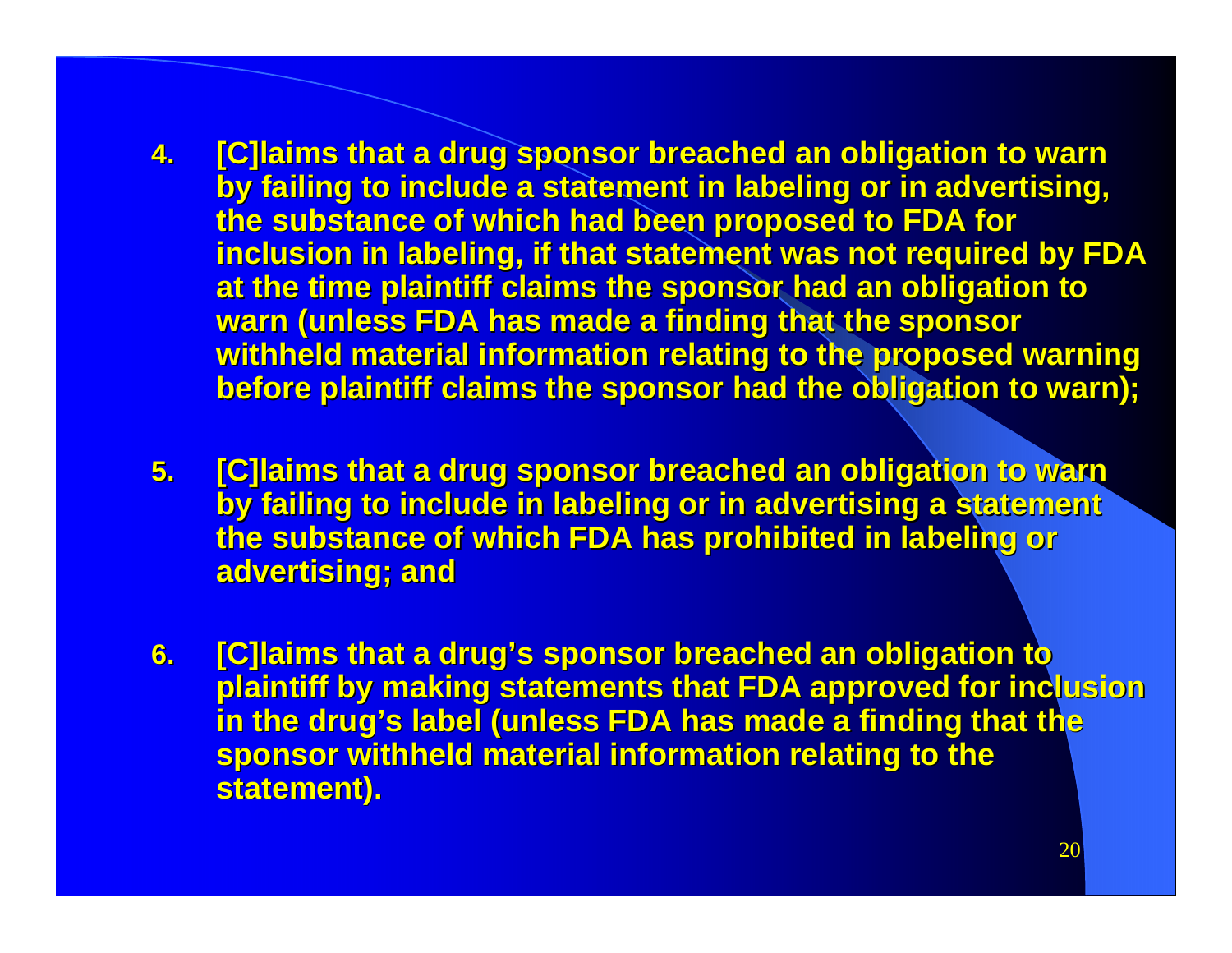$\bullet$  **FDA's preemption position is a modification of FDA's preemption position is a modification of FDA's position under the Clinton Administration. Administration.**

- –**In 2000, FDA stated in the preamble to the proposed rule that: "this proposed rule does not preempt State law." 65 Fed. Reg. at 81,103 (emphasis) added). added).**
- –**In the 1990s, FDA filed several briefs in courts seeking to narrowly construe the preemptive effects of FDA statutes. of FDA statutes.**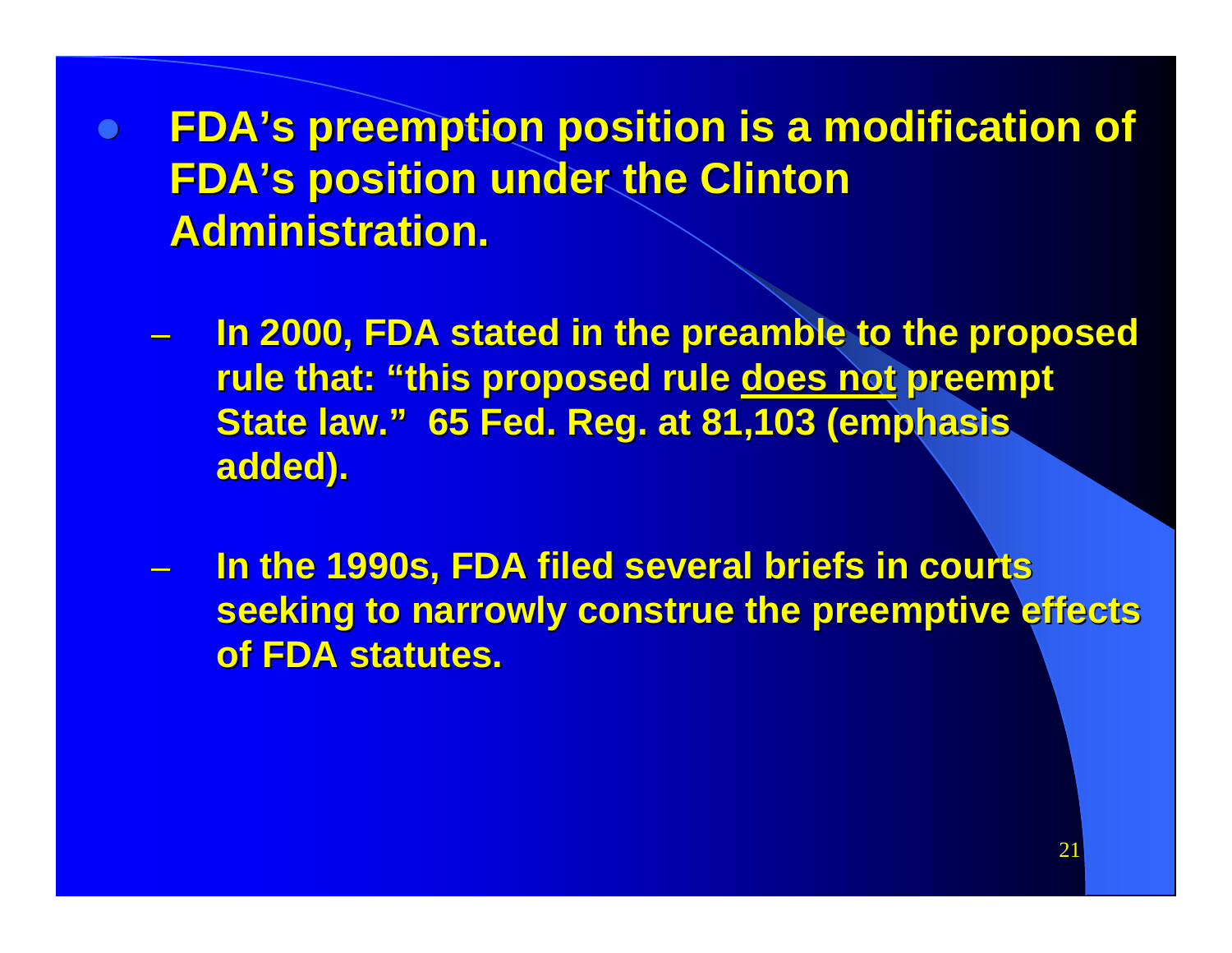- –**<u>See</u> FDA's brief in <u>Medtronic, Inc. v. Lohr,</u> 518 U.S. 470 , 518 U.S. 470 , 518 U.S. 470**  $\pm$ **(1996). However, in 2000, FDA submitted a brief in (1996). However, in 2000, FDA submitted a brief in Buckman Buckman Co. v. Plaintiff's Legal Comm. Co. v. Plaintiff's Legal Comm., 531 U.S. 341 , 531 U.S. 341 (2001) that asserted that a fraud on the FDA claim was preempted. preempted.**
	- 22 $\bullet$  **"Permitting state "Permitting state -law suits for fraud on a federal agency could law suits for fraud on a federal agency could also distort the behavior of re also distort the behavior of regulated entities. Those entities gulated entities. Those entities base their behavior largely on their understanding of how federal law has been applied in the past and how it will likely be applied in the future. If a regulated entity knows that juries applying the tort law of any one of the 50 States will play a** <u>central role in interpreting the entity's duties to the federal</u> **government, that concern could cause it to alter its behavior in unpredictable ways that may we unpredictable ways that may well be incon ll be incon sistent with the istent with the efficient administration of the federal regulatory scheme. For example, if, in order to avoid a risk that a jury in one of 50 States might conclude that they have withheld relevant information, regulated entities began to flood FDA with** information that FDA does not need, it could significantly  $\overline{\phantom{a}}$ **complicate the clearance process." complicate the clearance process."**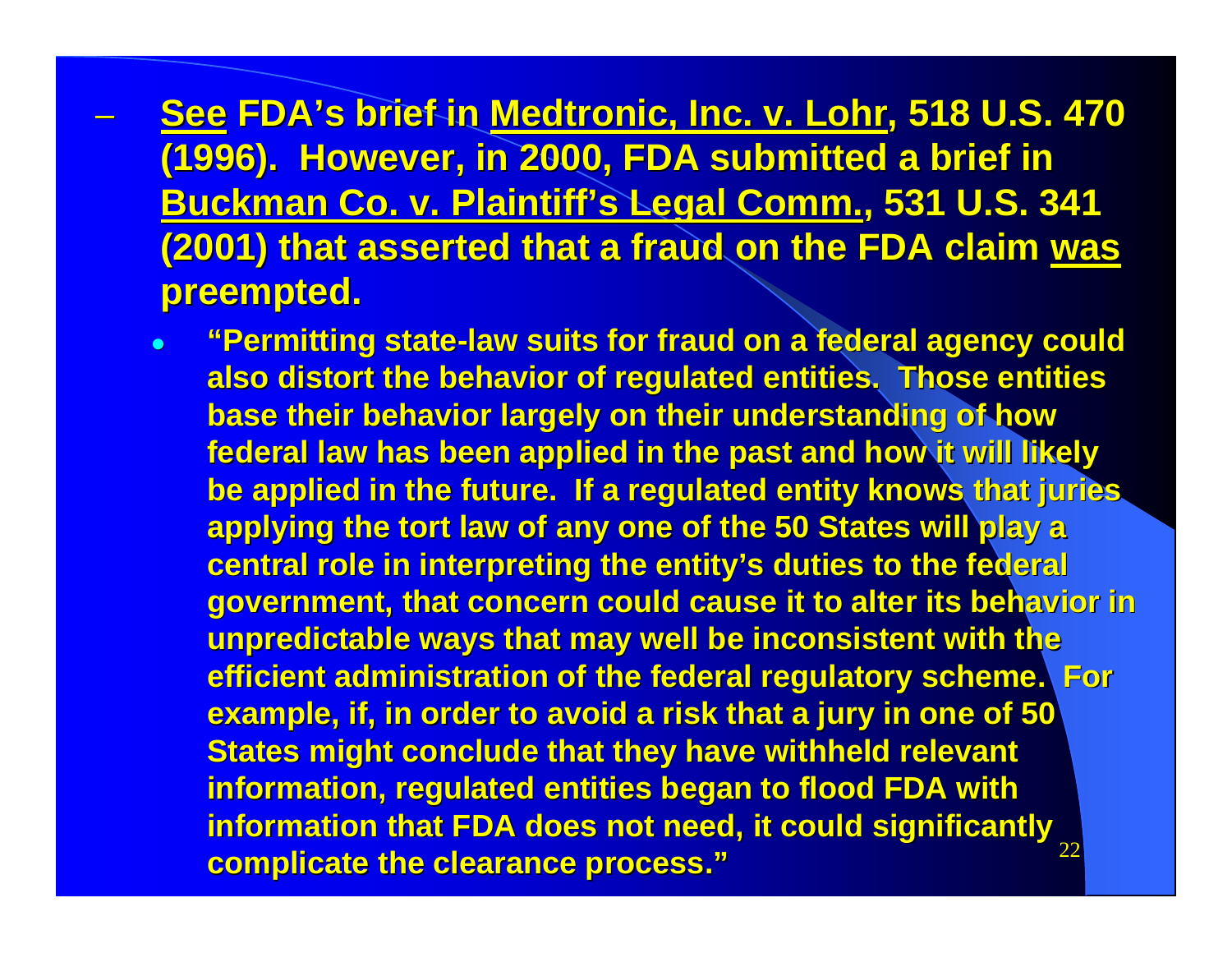- –**In 2004, FDA filed a brief in a medical device product liability case that argued for preemption. FDA liability case that argued for preemption. FDA acknowledged that its position represented a acknowledged that its position represented a change of position for the U.S. as had been earlier articulated in 1997.**
- –**After issuance of the 2006 labeling regulations, FDA has received objections from Public Citizen and the National Conference of State Legislators to FDA's position. position.**
- –**Some members of the United States Senate and the House of Representatives have threatened to stymie implementation of the labeling rule by enacting legislation that would prevent FDA from preempting state law. state law.**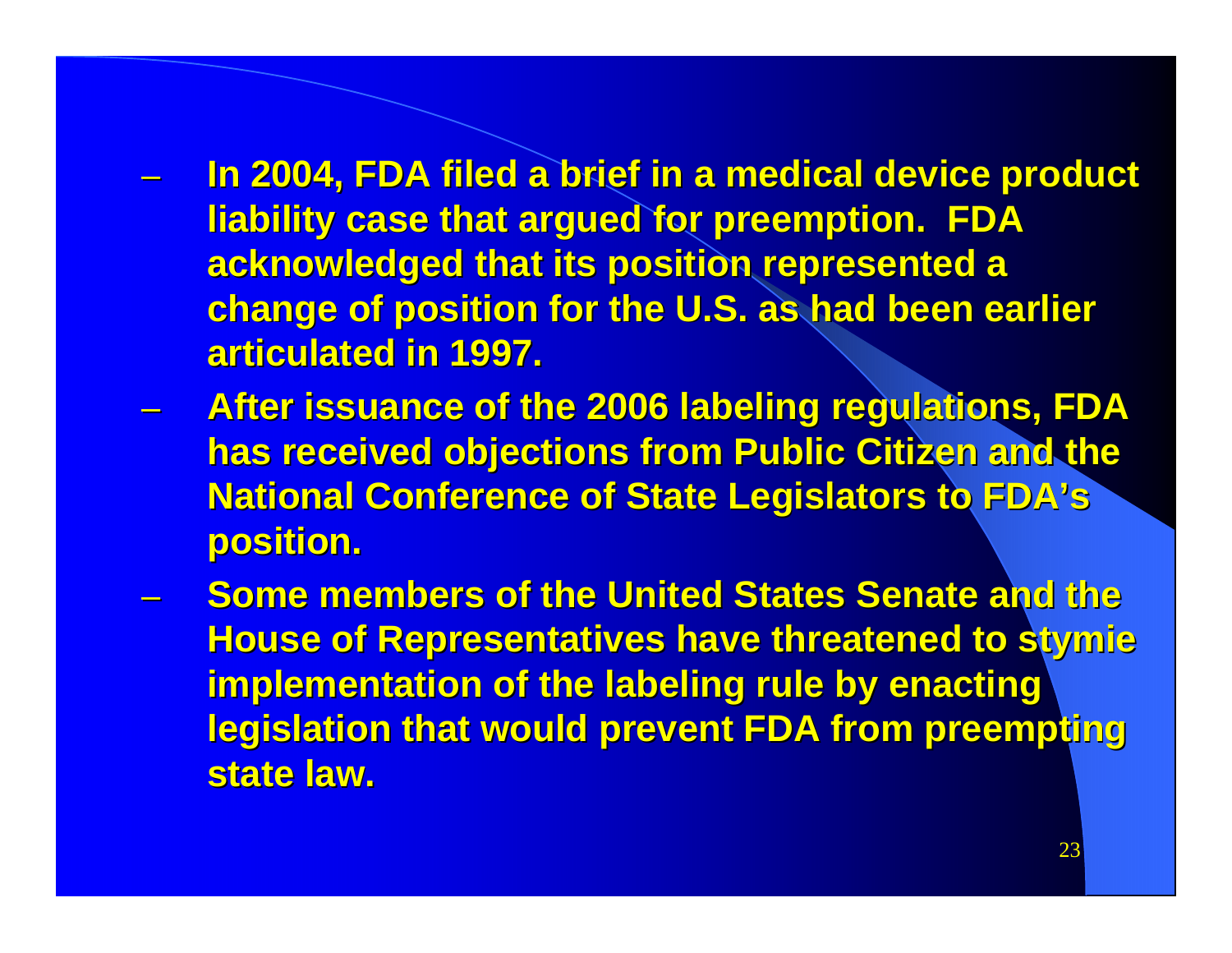**• What is not preempted under FDA's preemption position? preemption position?**

 **"State law requirements that parallel FDA "State law requirements that parallel FDA requirements . . . ." 71 Fed. Reg. at 3936. requirements . . . ." 71 Fed. Reg. at 3936.** 

**Manufacturing defects (the rule only applies to "failure to "failure-to-warn" actions). warn" actions).**

**\_ State tort law when companies withhold valuable information from FDA. valuable information from FDA.**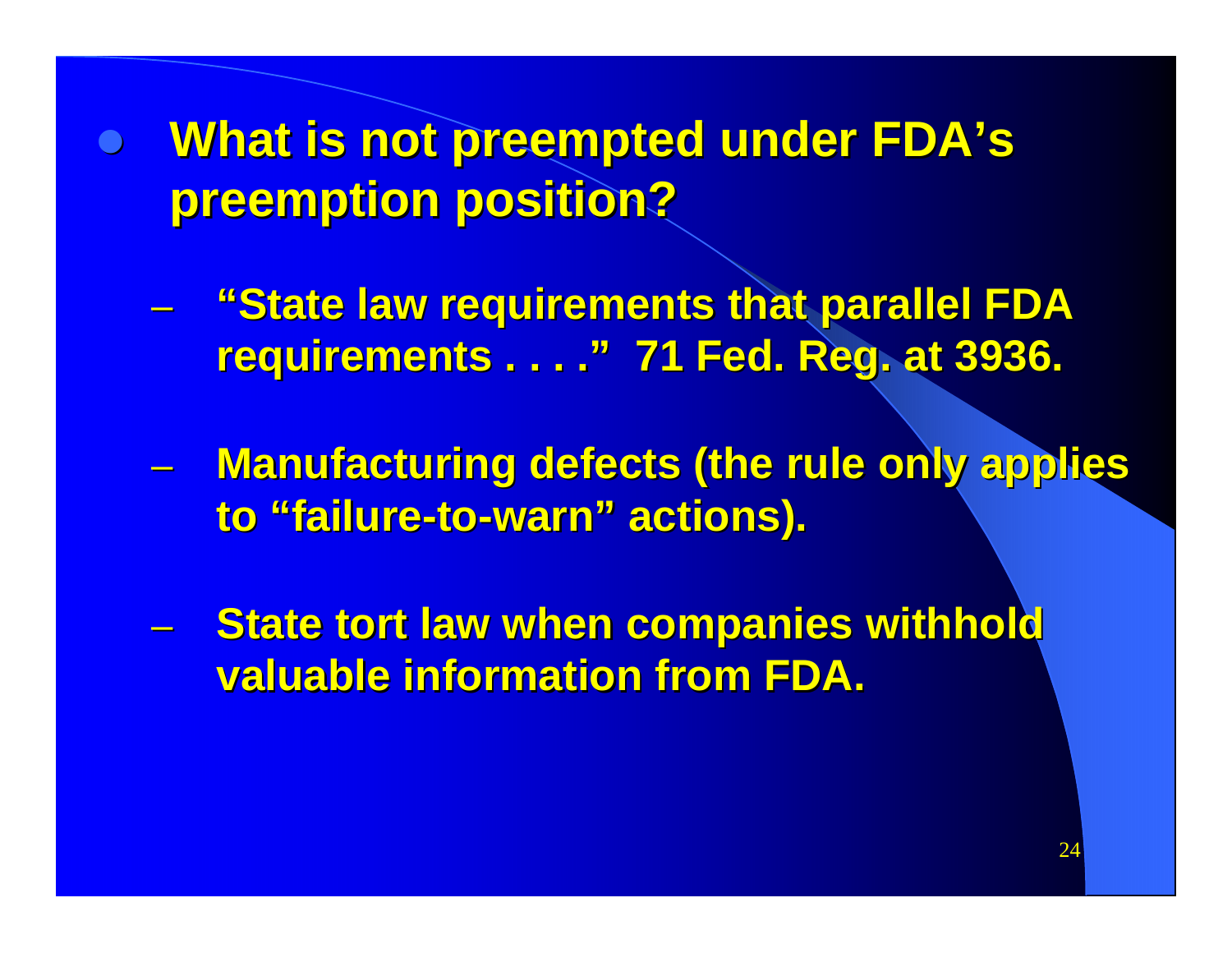# **• The expansion of FDA's preemption position? position?**

- **FDA's Chief Counsel (Sheldon Bradshaw) FDA's Chief Counsel (Sheldon Bradshaw) recently stated: "Although the physician labeling rule in the preemption discussion here didn't talk about OTC drugs . . . The here didn't talk about OTC drugs . . . The same sort of principles are true with respect same sort of principles are true with respect to [OTC] drugs." to [OTC] drugs."**
- –**Mr. Bradshaw also recently stated that preemption could be used with regard to cosmetic labels. cosmetic labels.**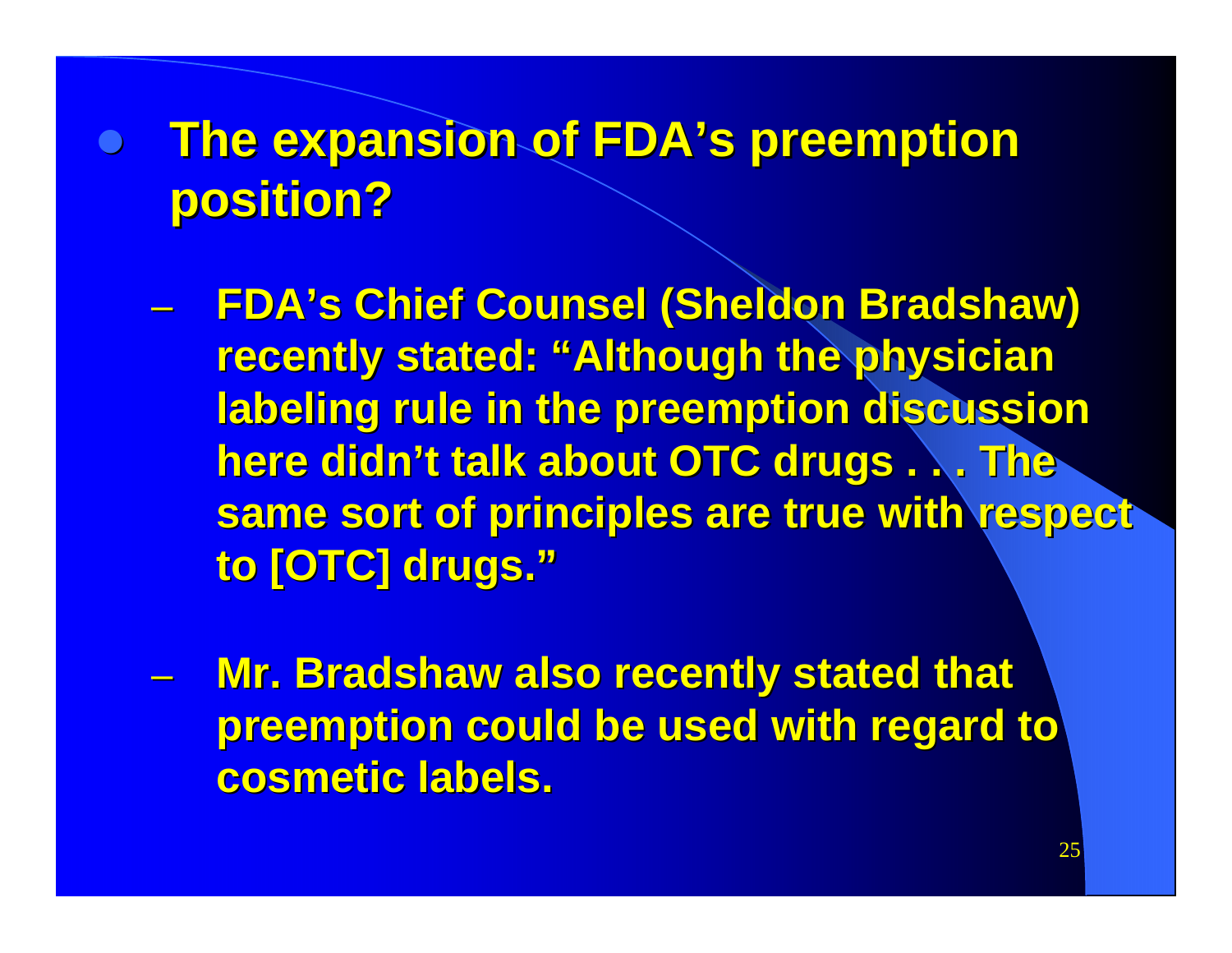## z **FDA Cases Involving Preemption FDA Cases Involving Preemption**

- **Hillsborough County, Florida v. Automated Medical Labs, Inc., 471 U.S. 707, 713 , 471 U.S. 707, 713-14 (1985) 14 (1985) – blood collection facility; blood collection facility;**
- **Medtronic, Inc. v. Lohr, 518 U.S. 470 (1996) no preemptive effective from FDA clearance effective from FDA clearance of a medical device 510(k) of a medical device 510(k) notice; notice;**
- **Buckman Buckman Co. v. Plaintiff's Le . v. Plaintiff's Legal Comm., 531 U.S. 341 (2001) U.S. 341 (2001) – fraud on FDA claim preempted by FDC Act;**
- – **Horn v. Horn v. Thoratec Thoratec Corp., 376 F.3d 163 (3rd Cir. 2004) , 376 F.3d 163 (3rd Cir. 2004) – state common law claim preempted with regard to FDA approval of medical device PMA; medical device PMA;**
- **Ellis v. C.R. Bard, Inc. Ellis v. C.R. Bard, Inc., 311 F.3d 1272 (11th Cir 2002) , 311 F.3d 1272 (11th Cir 2002) – state common law claim with regard to medical device labeling was not preempted by FDC Act labeling provisions and FDA was not preempted by FDC Act labeling provisions and FDA regulations;**
- 26 **Dowhal v. SmithKline SmithKline Beecham Consumer Healthcare Beecham Consumer Healthcare, 88 P.3d 1 (Apr. 15, 2004) – Proposition 65 requirement for health warnings regarding nicotine preempted by FDC Act;**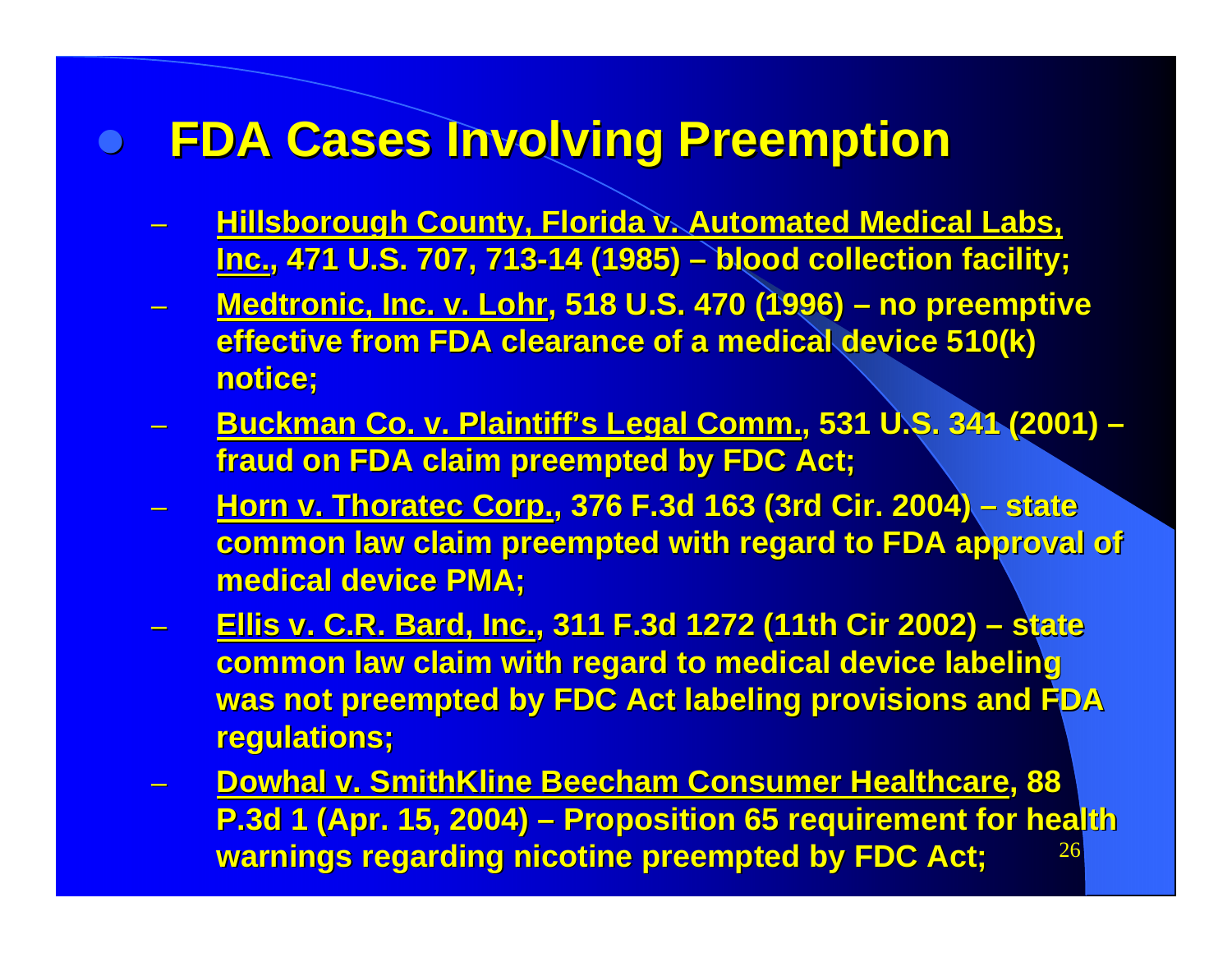- **Cosmetic, Toiletry & Fragrance Assoc. Inc. v. State of Minnesota Minnesota, 440 F. Supp. 1216 (D. Minn. 1977) , 440 F. Supp. 1216 (D. Minn. 1977) – state labeling state labeling regulation preempted by FDA regulation containing different requirements for warnings; and**
- **Witczak Witczak v. Pfizer Inc. v. Pfizer Inc., 377 F. Supp. 2d 726 (D. Minn. 2005) , 377 F. Supp. 2d 726 (D. Minn. 2005) – federal regulation of prescription drugs does not preempt state law claim that manufacturer failed to warn of side effects. effects.**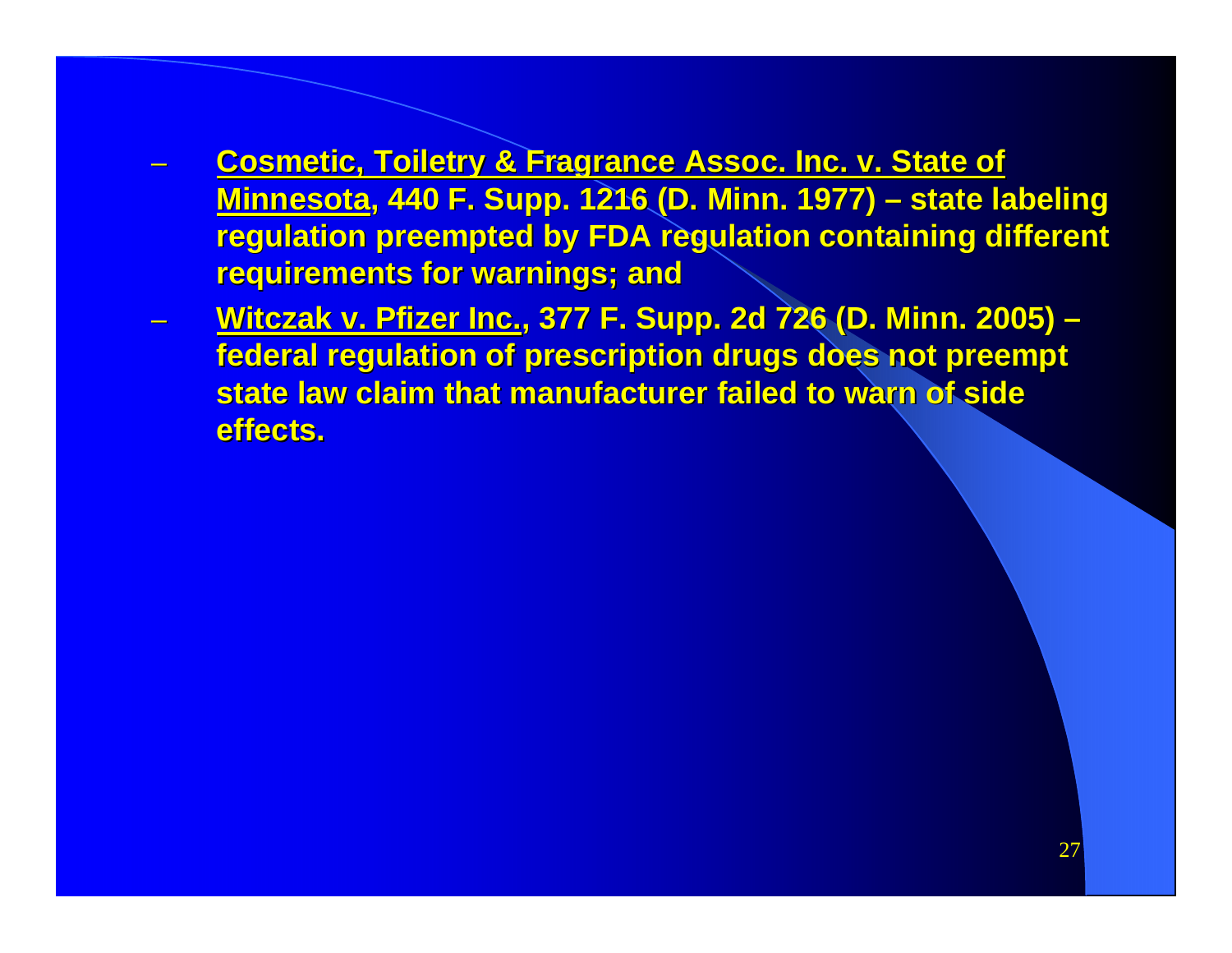# **• Other Recent FDA Preemption Statements Statements**

- **Brief filed in In Re Paxil Litigation (C.D. Cal. 2002);**
- **Brief filed in Motus v. Pfizer, Inc., 358 F.3d 659 (9th Cir. 2004);**
- **Brief filed in Brief filed in Dowhal v. SmithKline SmithKline Beecham Beecham Consumer Consumer Healthcare Healthcare, 88 P.3d 1 (Apr. 15, 2004); , 88 P.3d 1 (Apr. 15, 2004);**
- **Brief filed in Horn v. Thoratec Corp., 376 F.3d 163 (3rd Cir. 2004) (court ruled that FDA's preemption brief was "significant and should inform our interpretation of" the FDC Act); FDC Act);**
- –**Letter to Oregon Gov. John A. Kitzhaber (Oct. 1, 2002) objecting to ballot initiative relating to proposed mandatory labeling of foods and food additives produced using genetic engineering; and genetic engineering; and**
- 28**Letter to Rhode Island Gov. Donald L. Carcieri (July 1, 2004) <u>bjecting to state legislation relating to the licensing of</u> Canadian pharmacies. Canadian pharmacies.**